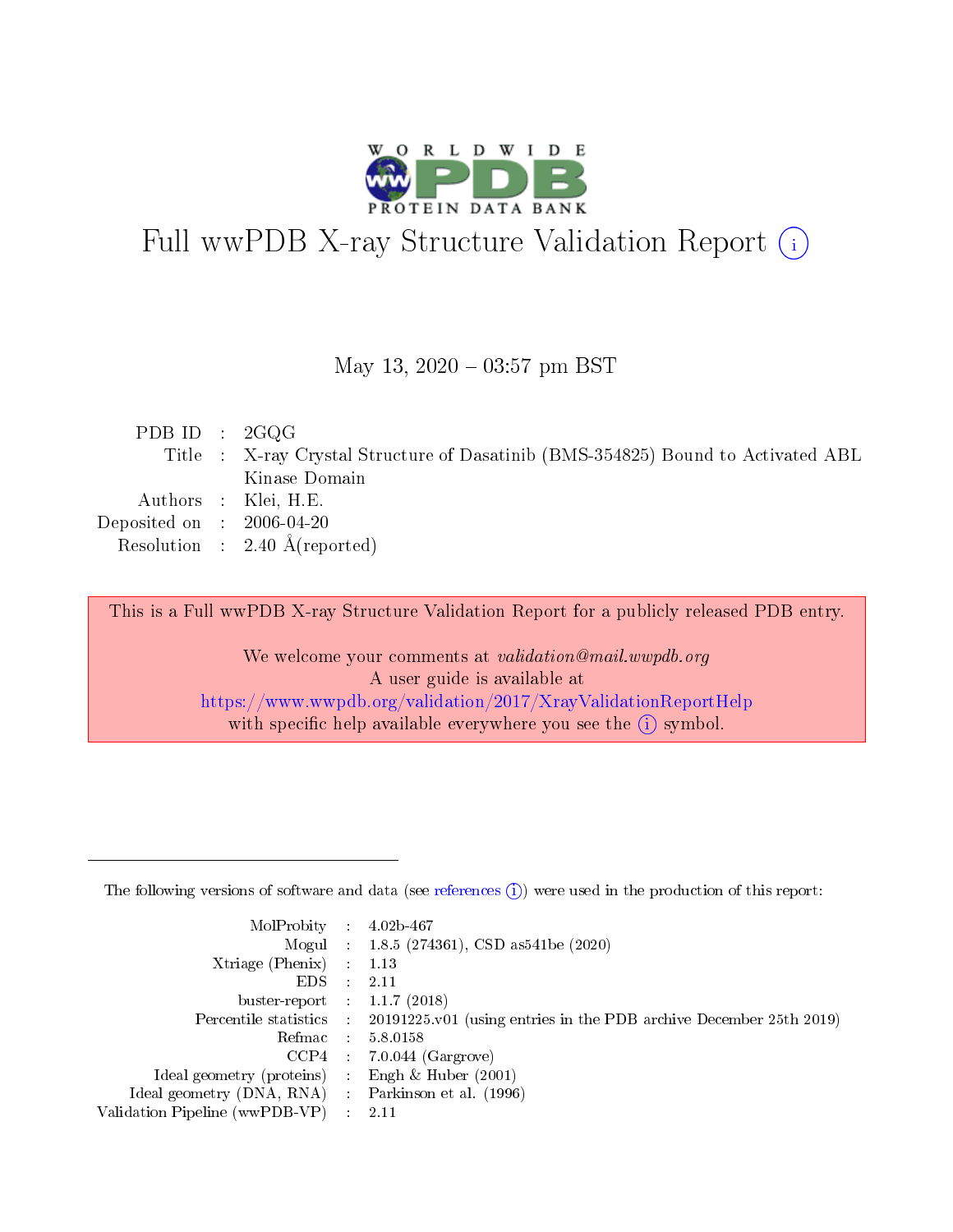# 1 [O](https://www.wwpdb.org/validation/2017/XrayValidationReportHelp#overall_quality)verall quality at a glance  $(i)$

The following experimental techniques were used to determine the structure: X-RAY DIFFRACTION

The reported resolution of this entry is 2.40 Å.

Percentile scores (ranging between 0-100) for global validation metrics of the entry are shown in the following graphic. The table shows the number of entries on which the scores are based.



| Metric                | Whole archive<br>$(\#\text{Entries})$ | Similar resolution<br>$(\#\text{Entries},\,\text{resolution}\,\,\text{range}(\textup{\AA}))$ |
|-----------------------|---------------------------------------|----------------------------------------------------------------------------------------------|
| $R_{free}$            | 130704                                | $3907(2.40-2.40)$                                                                            |
| Clashscore            | 141614                                | $4398(2.40-2.40)$                                                                            |
| Ramachandran outliers | 138981                                | $4318(2.40-2.40)$                                                                            |
| Sidechain outliers    | 138945                                | $4319(2.40-2.40)$                                                                            |
| RSRZ outliers         | 127900                                | $3811 (2.40 - 2.40)$                                                                         |

The table below summarises the geometric issues observed across the polymeric chains and their fit to the electron density. The red, orange, yellow and green segments on the lower bar indicate the fraction of residues that contain outliers for  $>=3, 2, 1$  and 0 types of geometric quality criteria respectively. A grey segment represents the fraction of residues that are not modelled. The numeric value for each fraction is indicated below the corresponding segment, with a dot representing fractions  $\epsilon=5\%$  The upper red bar (where present) indicates the fraction of residues that have poor fit to the electron density. The numeric value is given above the bar.

| Mol | $C$ hain   Length | Quality of chain |     |  |
|-----|-------------------|------------------|-----|--|
|     | 278               | 6%<br>66%        | 30% |  |
|     | חירה              | 6%<br>66%        | 30% |  |

The following table lists non-polymeric compounds, carbohydrate monomers and non-standard residues in protein, DNA, RNA chains that are outliers for geometric or electron-density-fit criteria:

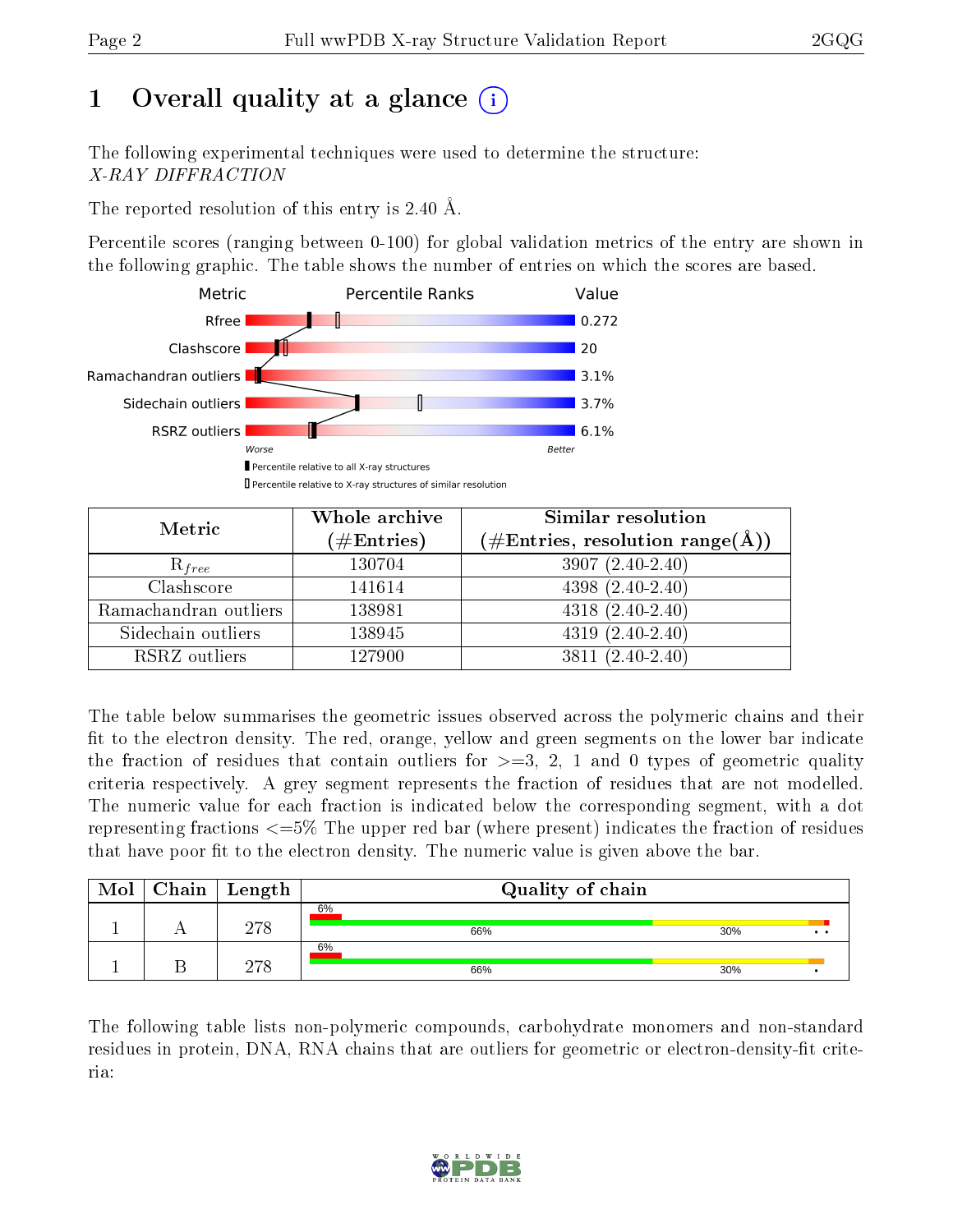|            |  |  | Mol   Type   Chain   Res   Chirality   Geometry   Clashes   Electron density |
|------------|--|--|------------------------------------------------------------------------------|
| $-3$   GOL |  |  |                                                                              |

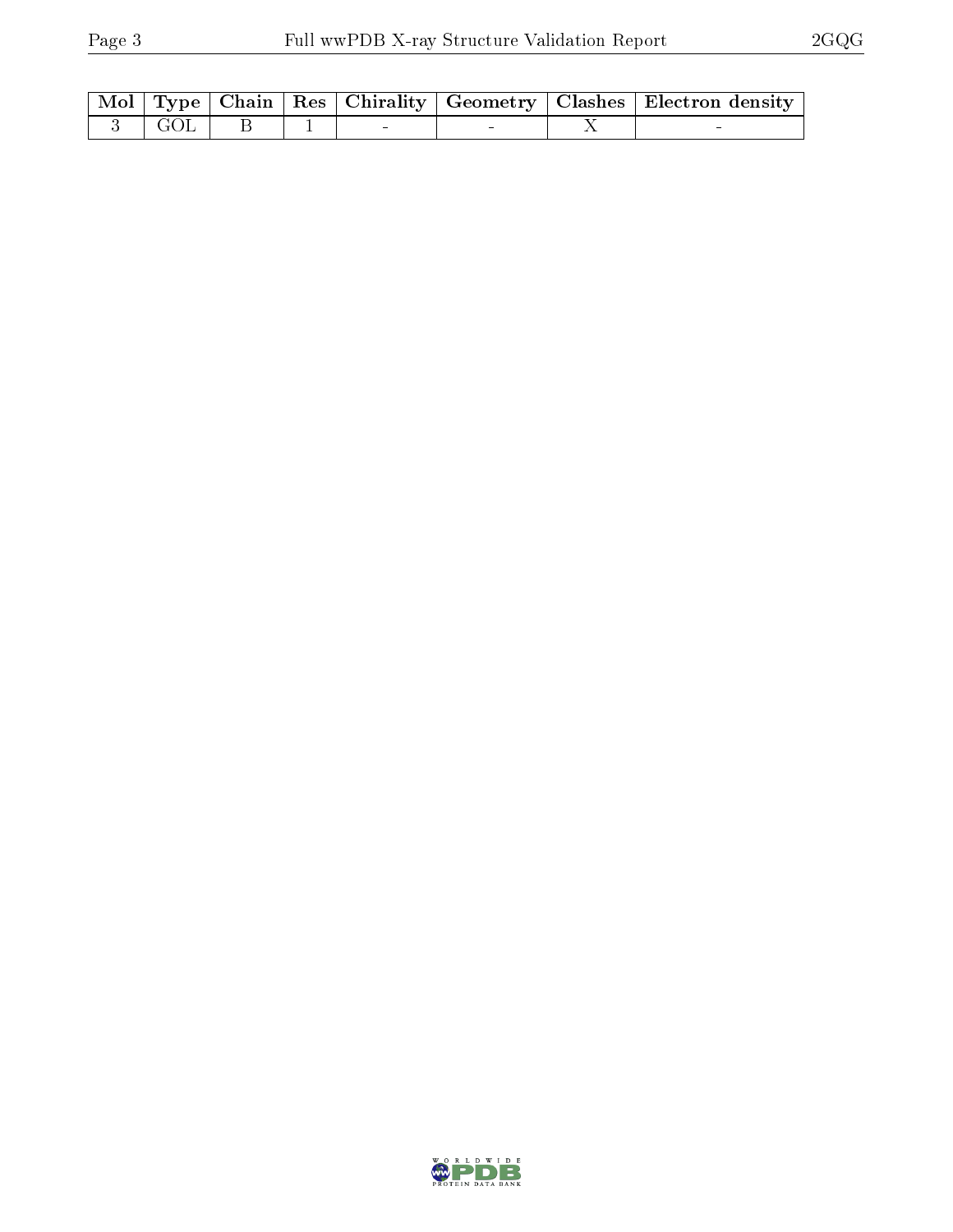# 2 Entry composition  $\binom{1}{1}$

There are 4 unique types of molecules in this entry. The entry contains 4895 atoms, of which 0 are hydrogens and 0 are deuteriums.

In the tables below, the ZeroOcc column contains the number of atoms modelled with zero occupancy, the AltConf column contains the number of residues with at least one atom in alternate conformation and the Trace column contains the number of residues modelled with at most 2 atoms.

Molecule 1 is a protein called Proto-oncogene tyrosine-protein kinase ABL1.

| Mol | Chain   Residues | Atoms                                                                                | $\text{ZeroOcc}$   AltConf   Trace |  |
|-----|------------------|--------------------------------------------------------------------------------------|------------------------------------|--|
|     | 278              | Total<br>$\cdot$ P $\sim$<br>- N<br>$\sim$ C $\sim$<br>2261<br>1451 370 421 1<br>-18 |                                    |  |
|     | 277              | Total C N<br>2252<br>1447 366 421<br>- 18                                            |                                    |  |

| Chain | Residue | Modelled   | Actual | Comment                 | Reference         |
|-------|---------|------------|--------|-------------------------|-------------------|
| A     | 223     | <b>GLY</b> |        | CLONING ARTIFACT        | <b>UNP P00519</b> |
| A     | 224     | ALA        |        | CLONING ARTIFACT        | <b>UNP P00519</b> |
| А     | 225     | MET        |        | CLONING ARTIFACT        | <b>UNP P00519</b> |
| A     | 226     | ASP        |        | <b>CLONING ARTIFACT</b> | <b>UNP P00519</b> |
| А     | 227     | <b>PRO</b> |        | CLONING ARTIFACT        | <b>UNP P00519</b> |
| A     | 228     | <b>SER</b> |        | CLONING ARTIFACT        | <b>UNP P00519</b> |
| А     | 393     | <b>PTR</b> | TYR.   | MODIFIED RESIDUE        | <b>UNP P00519</b> |
| Β     | 223     | <b>GLY</b> |        | CLONING ARTIFACT        | <b>UNP P00519</b> |
| B     | 224     | ALA        |        | CLONING ARTIFACT        | <b>UNP P00519</b> |
| B     | 225     | MET        |        | <b>CLONING ARTIFACT</b> | <b>UNP P00519</b> |
| B     | 226     | ASP        |        | CLONING ARTIFACT        | <b>UNP P00519</b> |
| B     | 227     | <b>PRO</b> |        | CLONING ARTIFACT        | <b>UNP P00519</b> |
| B     | 228     | <b>SER</b> |        | CLONING ARTIFACT        | <b>UNP P00519</b> |
| В     | 393     | <b>PTR</b> | TYR    | MODIFIED RESIDUE        | <b>UNP P00519</b> |

There are 14 discrepancies between the modelled and reference sequences:

 Molecule 2 is N-(2-CHLORO-6-METHYLPHENYL)-2-({6-[4-(2-HYDROXYETHYL)PIPE RAZIN-1-YL]-2-METHYLPYRIMIDIN-4-YL}AMINO)-1,3-THIAZOLE-5-CARBOXAMID E (three-letter code: 1N1) (formula:  $C_{22}H_{26}C1N_7O_2S$ ).

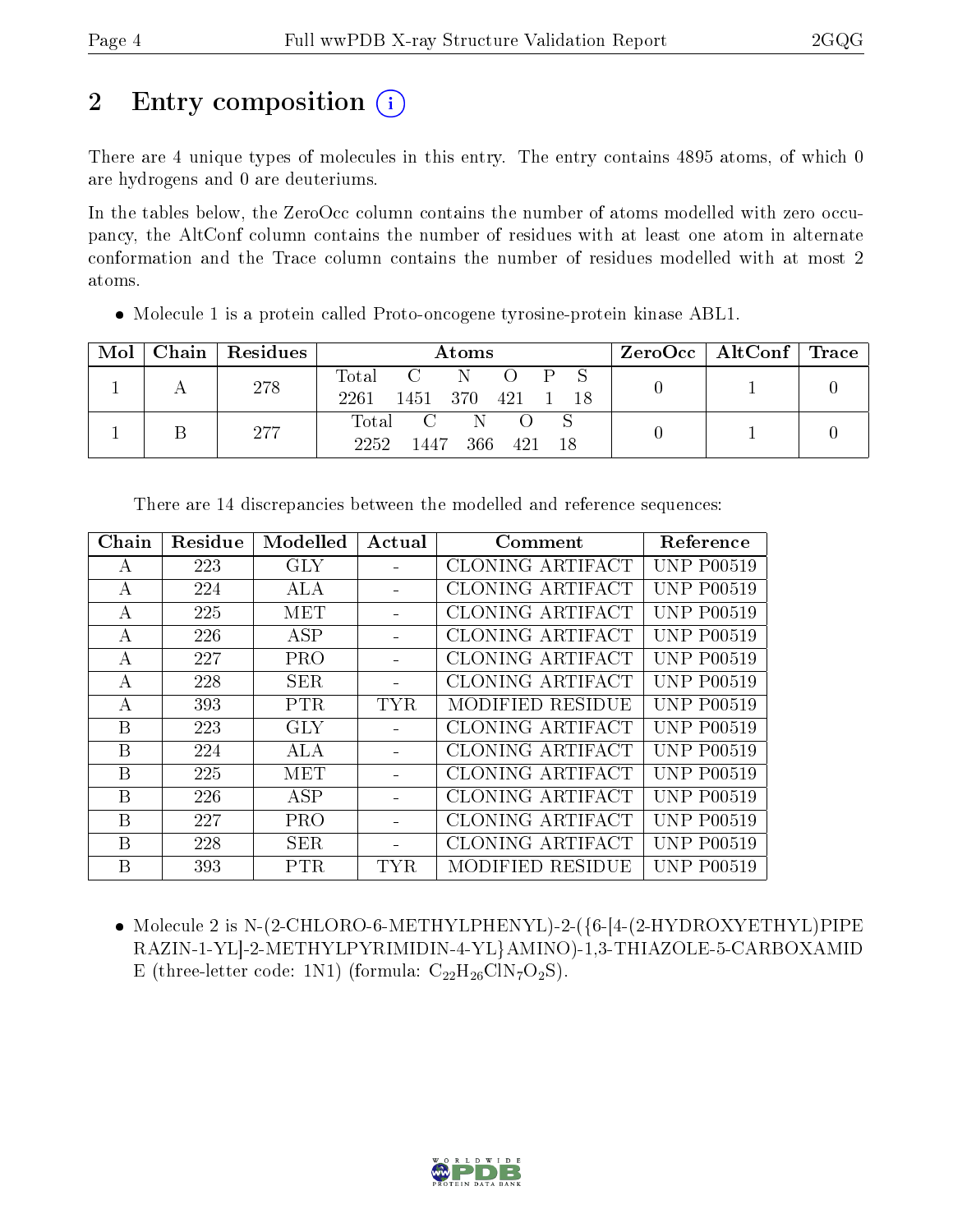

|  |  | Mol   Chain   Residues | Atoms            |                              |  |  |  | $ZeroOcc \   \$ AltConf |  |
|--|--|------------------------|------------------|------------------------------|--|--|--|-------------------------|--|
|  |  |                        | Total C Cl N O S |                              |  |  |  |                         |  |
|  |  | 33 22 1 7 2            |                  |                              |  |  |  |                         |  |
|  |  |                        | Total C Cl N O S |                              |  |  |  |                         |  |
|  |  | 33                     |                  | $22 \quad 1 \quad 7 \quad 2$ |  |  |  |                         |  |

• Molecule 3 is GLYCEROL (three-letter code: GOL) (formula:  $C_3H_8O_3$ ).



|  | $\text{Mol}$   Chain   Residues | <b>Atoms</b>                                             | $ZeroOcc \mid AltConf \mid$ |
|--|---------------------------------|----------------------------------------------------------|-----------------------------|
|  |                                 | $\begin{array}{ccc} \text{Total} & \text{C} \end{array}$ |                             |

• Molecule 4 is water.

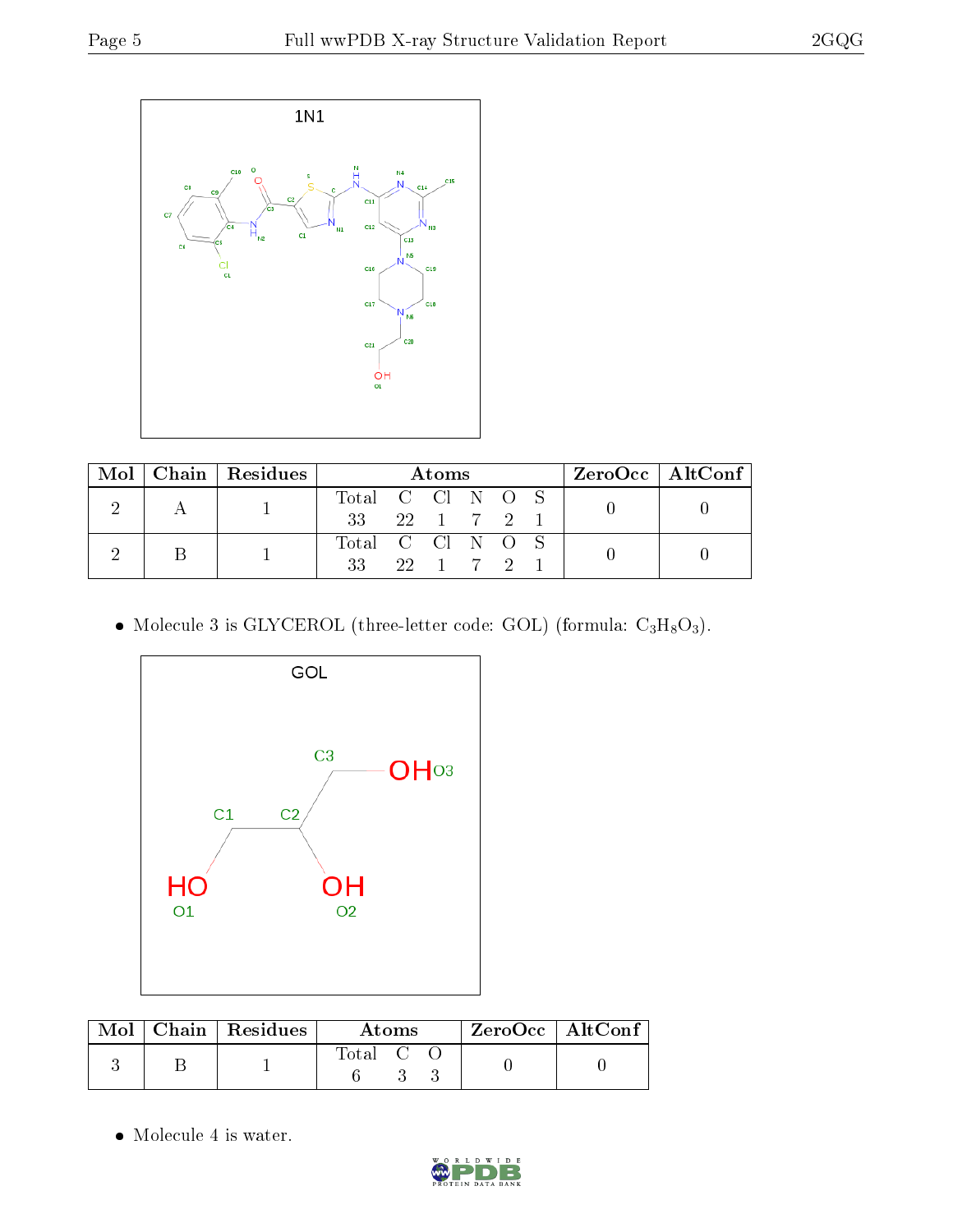|  | $Mol$   Chain   Residues | Atoms                | ZeroOcc   AltConf |
|--|--------------------------|----------------------|-------------------|
|  | 145                      | Total<br>145<br>-145 |                   |
|  | 165                      | Total<br>165<br>165  |                   |

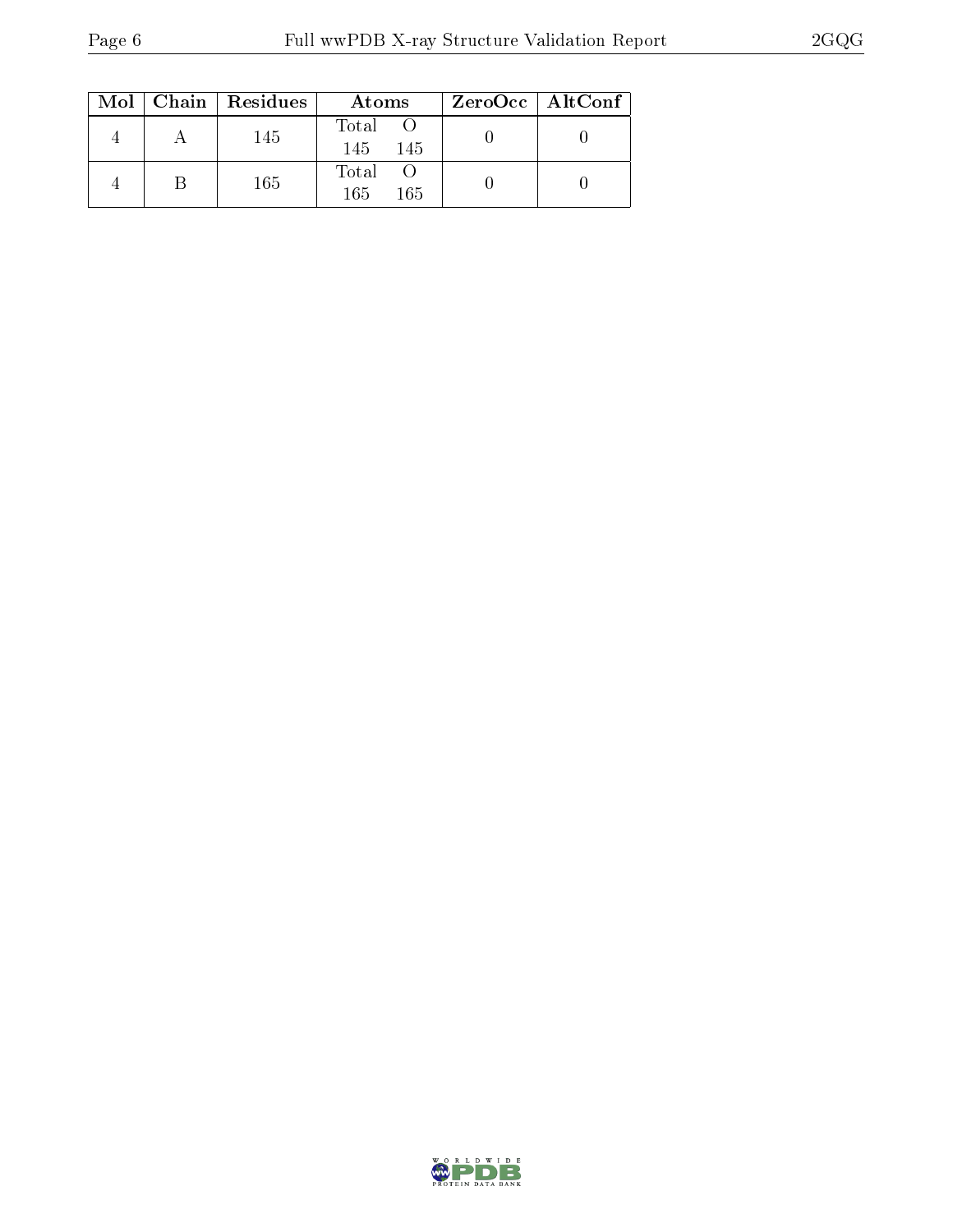# 3 Residue-property plots  $(i)$

These plots are drawn for all protein, RNA and DNA chains in the entry. The first graphic for a chain summarises the proportions of the various outlier classes displayed in the second graphic. The second graphic shows the sequence view annotated by issues in geometry and electron density. Residues are color-coded according to the number of geometric quality criteria for which they contain at least one outlier: green  $= 0$ , yellow  $= 1$ , orange  $= 2$  and red  $= 3$  or more. A red dot above a residue indicates a poor fit to the electron density (RSRZ  $> 2$ ). Stretches of 2 or more consecutive residues without any outlier are shown as a green connector. Residues present in the sample, but not in the model, are shown in grey.



• Molecule 1: Proto-oncogene tyrosine-protein kinase ABL1

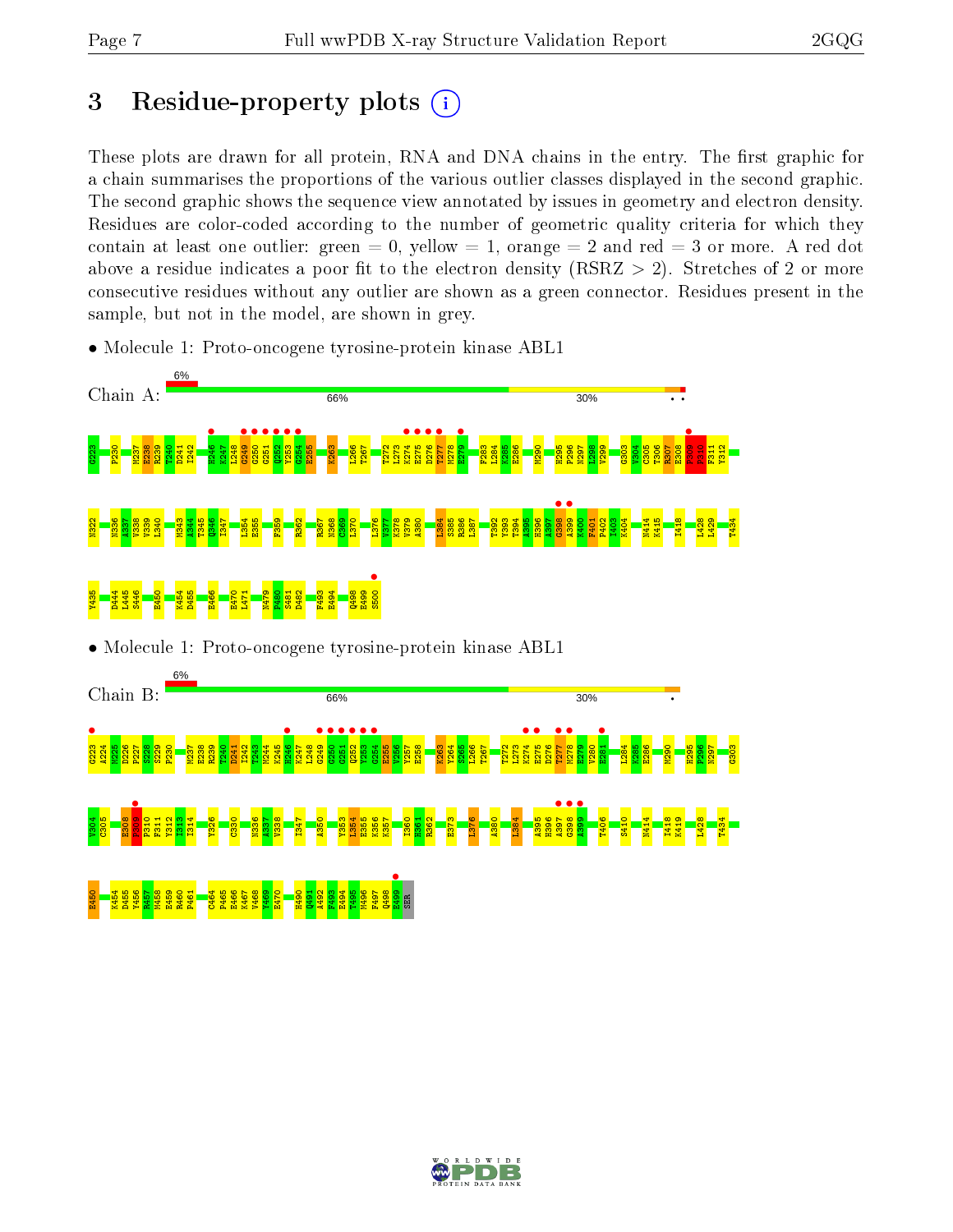## 4 Data and refinement statistics  $(i)$

| Property                                                   | Value                                                | Source     |
|------------------------------------------------------------|------------------------------------------------------|------------|
| Space group                                                | P 43 21 2                                            | Depositor  |
| Cell constants                                             | $105.19\text{\AA}$ $105.19\text{\AA}$<br>$111.10\AA$ | Depositor  |
| a, b, c, $\alpha$ , $\beta$ , $\gamma$                     | $90.00^\circ$<br>$90.00^{\circ}$<br>$90.00^\circ$    |            |
| Resolution $(A)$                                           | 50.00<br>$-2.40$                                     | Depositor  |
|                                                            | $47.54 - 2.40$                                       | <b>EDS</b> |
| % Data completeness                                        | (Not available) $(50.00-2.40)$                       | Depositor  |
| (in resolution range)                                      | $100.0 (47.54 - 2.40)$                               | <b>EDS</b> |
| $R_{merge}$                                                | 0.13                                                 | Depositor  |
| $\mathrm{R}_{sym}$                                         | (Not available)                                      | Depositor  |
| $\langle I/\sigma(I) \rangle^{-1}$                         | $\overline{4.35}$ (at 2.39Å)                         | Xtriage    |
| Refinement program                                         | <b>CNS</b>                                           | Depositor  |
|                                                            | $0.208$ ,<br>0.273                                   | Depositor  |
| $R, R_{free}$                                              | 0.211<br>0.272<br>$\mathcal{L}_{\mathbf{a}}$         | DCC        |
| $R_{free}$ test set                                        | 968 reflections $(3.86\%)$                           | wwPDB-VP   |
| Wilson B-factor $(A^2)$                                    | 28.5                                                 | Xtriage    |
| Anisotropy                                                 | 0.188                                                | Xtriage    |
| Bulk solvent $k_{sol}$ (e/Å <sup>3</sup> ), $B_{sol}(A^2)$ | 0.35, 51.5                                           | <b>EDS</b> |
| L-test for $\mathrm{twinning}^2$                           | $< L >$ = 0.49, $< L2$ = 0.32                        | Xtriage    |
| Estimated twinning fraction                                | No twinning to report.                               | Xtriage    |
| $\overline{F_o}, \overline{F_c}$ correlation               | 0.93                                                 | <b>EDS</b> |
| Total number of atoms                                      | 4895                                                 | wwPDB-VP   |
| Average B, all atoms $(A^2)$                               | 31.0                                                 | wwPDB-VP   |

Xtriage's analysis on translational NCS is as follows: The analyses of the Patterson function reveals a significant off-origin peak that is 21.92  $\%$  of the origin peak, indicating pseudo-translational symmetry. The chance of finding a peak of this or larger height randomly in a structure without pseudo-translational symmetry is equal to 6.3420e-03. The detected translational NCS is most likely also responsible for the elevated intensity ratio.

<sup>&</sup>lt;sup>2</sup>Theoretical values of  $\langle |L| \rangle$ ,  $\langle L^2 \rangle$  for acentric reflections are 0.5, 0.333 respectively for untwinned datasets, and 0.375, 0.2 for perfectly twinned datasets.



<span id="page-7-1"></span><span id="page-7-0"></span><sup>1</sup> Intensities estimated from amplitudes.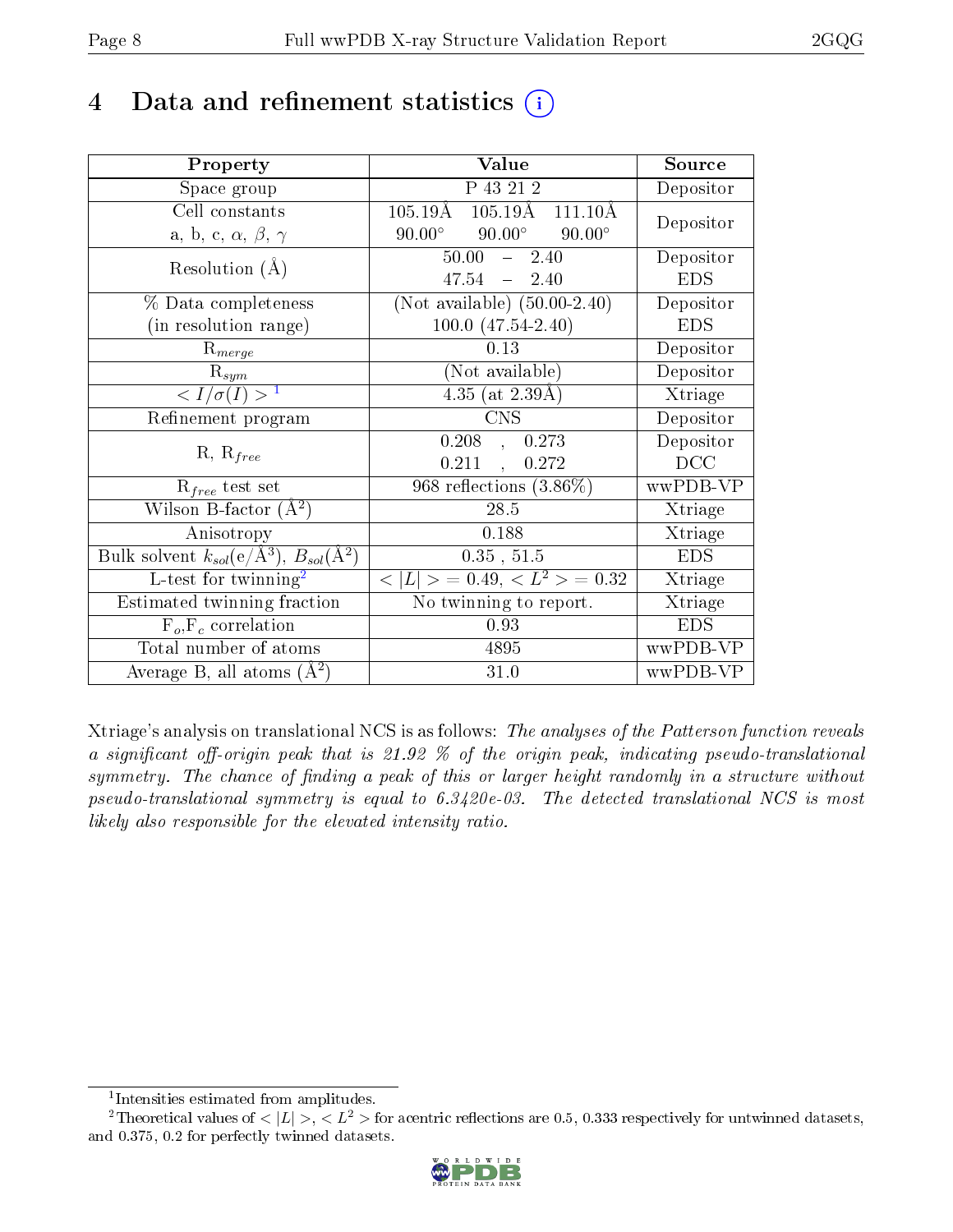# 5 Model quality  $(i)$

### 5.1 Standard geometry  $(i)$

Bond lengths and bond angles in the following residue types are not validated in this section: GOL, 1N1, PTR

The Z score for a bond length (or angle) is the number of standard deviations the observed value is removed from the expected value. A bond length (or angle) with  $|Z| > 5$  is considered an outlier worth inspection. RMSZ is the root-mean-square of all Z scores of the bond lengths (or angles).

| Mol | Chain |      | Bond lengths    | Bond angles |             |  |
|-----|-------|------|-----------------|-------------|-------------|--|
|     |       | RMSZ | $\# Z  > 5$     | RMSZ        | $\# Z  > 5$ |  |
|     |       | 0.31 | 0/2312          | 0.58        | 0/3126      |  |
|     | R     | 0.31 | 0/2302          | 0.60        | 0/3116      |  |
| ΔH  | АH    | 0.31 | $^{\prime}4614$ | 0.59        | /6242       |  |

There are no bond length outliers.

There are no bond angle outliers.

There are no chirality outliers.

There are no planarity outliers.

### $5.2$  Too-close contacts  $\overline{()}$

In the following table, the Non-H and H(model) columns list the number of non-hydrogen atoms and hydrogen atoms in the chain respectively. The H(added) column lists the number of hydrogen atoms added and optimized by MolProbity. The Clashes column lists the number of clashes within the asymmetric unit, whereas Symm-Clashes lists symmetry related clashes.

| Mol | Chain |      | $\sqrt{\frac{1}{10}}$ Non-H $\sqrt{\frac{1}{10}}$ H(model) | H(added) | Clashes | Symm-Clashes |
|-----|-------|------|------------------------------------------------------------|----------|---------|--------------|
|     |       | 2261 |                                                            | 2201     | 85      |              |
|     | B     | 2252 |                                                            | 2191     | 91      |              |
| ച   |       | 33   |                                                            | 26       |         |              |
| 6)  | Β     | 33   |                                                            | 26       |         |              |
|     | R     |      |                                                            |          |         |              |
|     |       | 145  |                                                            |          |         |              |
|     | B     | 165  |                                                            |          |         |              |
|     | Αll   | 4895 |                                                            | 4452     | 177     |              |

The all-atom clashscore is defined as the number of clashes found per 1000 atoms (including hydrogen atoms). The all-atom clashscore for this structure is 20.

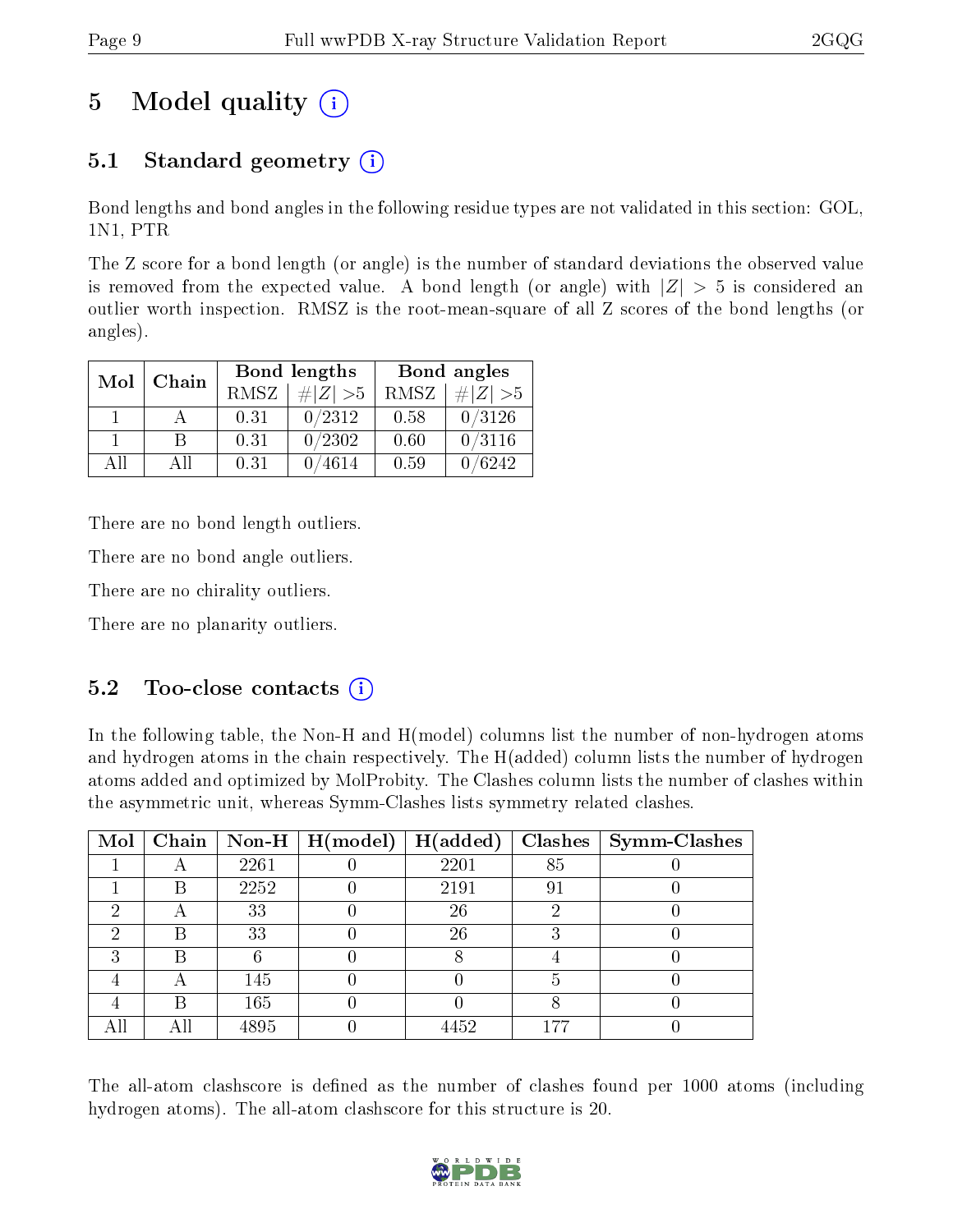| Atom-1              | Atom-2              | Interatomic    | Clash         |
|---------------------|---------------------|----------------|---------------|
|                     |                     | distance $(A)$ | overlap $(A)$ |
| 1:B:277:THR:HG23    | 1:B:278:MET:H       | 1.33           | 0.94          |
| 1:A:393:PTR:CZ      | 1:A:393:PTR:P       | 2.60           | 0.89          |
| 1: A:309: PRO:CB    | 1:A:310:PRO:HD2     | 2.08           | 0.84          |
| 1: A:277:THR:HG23   | 1: A:278:MET:H      | 1.43           | 0.80          |
| 1: A:340:LEU:HA     | 1: A:343:MET:HE2    | 1.64           | 0.79          |
| 1:A:309:PRO:HB3     | 1:A:310:PRO:HD2     | 1.66           | 0.76          |
| $1:$ A:376:LEU:HD11 | 1: A:378: LYS: HE3  | 1.68           | 0.75          |
| 1: A:355: GLU:HG3   | 1:A:418:ILE:HD13    | 1.68           | 0.75          |
| 1:B:295:HIS:HD2     | 1:B:297:ASN:H       | 1.36           | 0.74          |
| 1:B:239:ARG:HH12    | 1: B: 308: GLU: CG  | 2.02           | 0.71          |
| 1:A:336:ASN:OD1     | 1:A:338:VAL:HG12    | 1.91           | 0.71          |
| 1:B:456:TYR:OH      | 3:B:1:GOL:H11       | 1.93           | 0.69          |
| 1:B:277:THR:HG23    | 1:B:278:MET:N       | 2.06           | 0.68          |
| 1:B:286:GLU:HG2     | 1: B:290:MET:CE     | 2.24           | 0.68          |
| 1:B:459:GLU:HG2     | 3:B:1:GOL:O2        | 1.93           | 0.67          |
| 1:B:450:GLU:OE1     | 1:B:454:LYS:HE2     | 1.95           | 0.67          |
| 1:B:295:HIS:CD2     | 1:B:297:ASN:H       | 2.13           | 0.67          |
| 1:A:380:ALA:HB1     | 2:A:501:1N1:H102    | 1.77           | 0.66          |
| 1:B:380:ALA:HB1     | 2:B:502:1N1:H102    | 1.76           | 0.66          |
| 1: A:277:THR:HG23   | 1: A:278:MET:N      | 2.10           | 0.66          |
| 1:A:274:LYS:H       | 1: A:277:THR:HG21   | 1.61           | 0.65          |
| 1:B:458:MET:HA      | 3:B:1:GOL:H12       | 1.80           | 0.64          |
| 1:B:239:ARG:HH22    | 1:B:308:GLU:HG2     | 1.62           | 0.64          |
| 1: A:394:THR:OG1    | 1: A:415: LYS: HE2  | 1.98           | 0.64          |
| 1:B:280:VAL:HG13    | 1:B:284:LEU:HD13    | 1.80           | 0.64          |
| 1: A:286: GLU:HG2   | 1: A:290:MET:CE     | 2.28           | 0.64          |
| 1:A:308:GLU:HB2     | 1:A:309:PRO:HD2     | 1.79           | 0.63          |
| 1: B:286: GLU:O     | 1:B:290:MET:HE2     | 1.98           | 0.63          |
| 1:B:239:ARG:HH12    | 1:B:308:GLU:CD      | 2.02           | 0.63          |
| 1:B:263:LYS:HE3     | 1:B:264:TYR:CZ      | 2.33           | 0.63          |
| 1: A:263:LYS:HE3    | 1:A:263:LYS:HA      | 1.80           | 0.63          |
| 1:A:355:GLU:HG3     | 1: A:418: ILE: HG21 | 1.80           | 0.62          |
| 1: A:309: PRO:CB    | 1: A:310: PRO:CD    | 2.77           | 0.62          |
| 1:B:406:THR:HG22    | 1:B:410:SER:HB2     | 1.81           | 0.62          |
| 1: A:286: GLU:HG2   | 1: A:290:MET:HE1    | 1.82           | 0.61          |
| 1:B:395:ALA:HB3     | 1:B:414:ASN:ND2     | 2.15           | 0.61          |
| 1:B:239:ARG:HH21    | 1:B:310:PRO:C       | 2.03           | 0.61          |
| 1:B:255:GLU:HB2     | 1:B:272:THR:O       | 1.99           | 0.61          |
| 1:A:276:ASP:O       | 1: A:278:MET:N      | 2.33           | 0.61          |
| 1: B: 286: GLU: HG2 | 1:B:290:MET:HE2     | 1.83           | 0.61          |

All (177) close contacts within the same asymmetric unit are listed below, sorted by their clash magnitude.

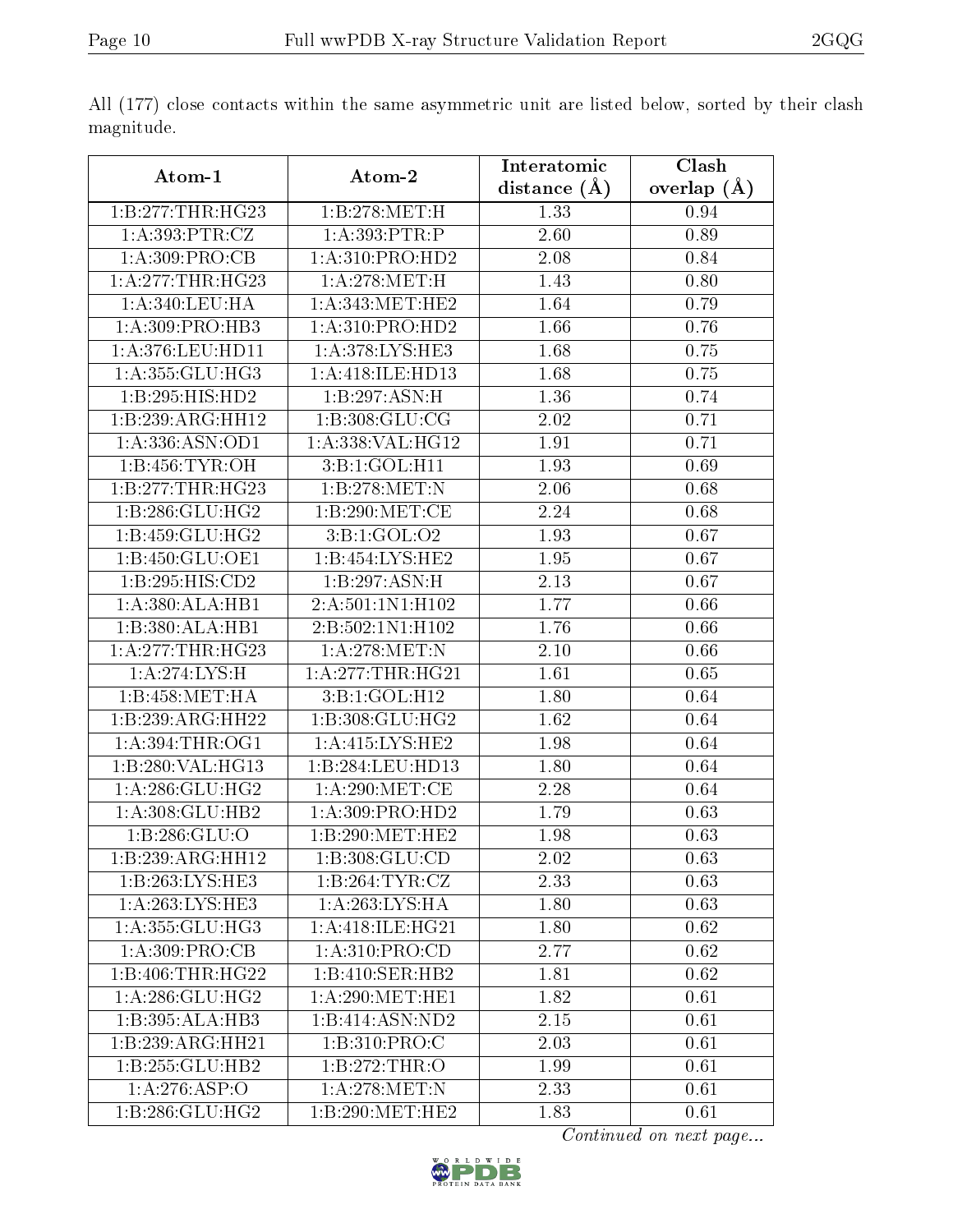| Continued from previous page  |                              |                   |               |  |  |
|-------------------------------|------------------------------|-------------------|---------------|--|--|
| Atom-1                        | Atom-2                       | Interatomic       | Clash         |  |  |
|                               |                              | distance $(\AA)$  | overlap $(A)$ |  |  |
| 1:B:496:MET:O                 | 1:B:498:GLN:HG2              | 2.00              | 0.60          |  |  |
| 1: A:466: GLU:O               | 1:A:470:GLU:HG3              | $\overline{2.01}$ | 0.60          |  |  |
| 1:A:309:PRO:HB3               | 1: A:310: PRO:CD             | 2.32              | 0.60          |  |  |
| 1: B: 277: THR: CG2           | 1:B:278:MET:H                | 2.07              | 0.59          |  |  |
| 1: B:458:MET:HG2              | 3:B:1:GOL:H12                | 1.84              | 0.59          |  |  |
| 1:B:255:GLU:HG3               | 4:B:643:HOH:O                | 2.03              | 0.59          |  |  |
| 1:B:305:CYS:HB2               | 1:B:312:TYR:HB2              | 1.85              | 0.58          |  |  |
| 1:A:255:GLU:N                 | 1:A:255:GLU:OE1              | 2.36              | 0.58          |  |  |
| $1:B:309:P\overline{RO:HB2}$  | 1:B:310:PRO:HD3              | 1.85              | 0.58          |  |  |
| 1:B:418:ILE:HG23              | 4:B:563:HOH:O                | 2.03              | 0.58          |  |  |
| 1:B:255:GLU:OE2               | 1:B:274:LYS:HG3              | 2.04              | 0.57          |  |  |
| 1: A: 238: GLU: O             | $1:A:241:AS\overline{P:HB2}$ | 2.04              | 0.57          |  |  |
| 1:A:340:LEU:HD23              | 1: A:343:MET:HE1             | 1.86              | 0.57          |  |  |
| $1:A:479: \overline{ASN:ND2}$ | 1: A:481: SER:OG             | 2.37              | 0.57          |  |  |
| 1:B:362:ARG:HD3               | 1:B:384:LEU:O                | 2.05              | 0.56          |  |  |
| 1:B:266:LEU:HD13              | 1:B:267:THR:O                | 2.05              | 0.56          |  |  |
| 1:B:460:ARG:HD2               | 1: B:464: CYS:O              | 2.04              | 0.56          |  |  |
| 1:A:386[A]:ARG:HH11           | 1:A:386[A]:ARG:HG3           | 1.70              | 0.56          |  |  |
| 1:B:242:ILE:CD1               | 1:B:314:ILE:HD13             | 2.35              | 0.56          |  |  |
| 1:B:428:LEU:HD12              | 1:B:428:LEU:O                | 2.05              | 0.56          |  |  |
| 1:A:272:THR:HG22              | 1:A:273:LEU:N                | $\overline{2.20}$ | 0.56          |  |  |
| 1:A:392:THR:HG22              | 1:A:393:PTR:N                | 2.20              | 0.56          |  |  |
| 1: A:306:THR:O                | 1:A:307:ARG:HB2              | 2.06              | 0.56          |  |  |
| 1:B:336:ASN:OD1               | 1:B:338:VAL:HG12             | 2.06              | 0.56          |  |  |
| 1:B:492:ALA:O                 | 1:B:496:MET:HG3              | 2.06              | 0.55          |  |  |
| 1:A:308:GLU:HB2               | 1:A:309:PRO:CD               | $\overline{2.36}$ | 0.55          |  |  |
| 1:B:237:MET:CE                | 1:B:303:GLY:HA3              | 2.37              | 0.55          |  |  |
| 1:A:479:ASN:HB3               | 1: A: 482: ASP: OD2          | 2.06              | 0.55          |  |  |
| 1: A: 450: GLU: OE2           | 1: A:454: LYS: HE3           | 2.07              | 0.55          |  |  |
| 1: A:255: GLU:CG              | 1:A:274:LYS:HE3              | 2.37              | 0.54          |  |  |
| 1:B:226[B]:ASP:OD1            | 1:B:227:PRO:HD2              | 2.08              | 0.54          |  |  |
| 1: A:296: PRO:O               | 1: A:378: LYS: HE2           | 2.08              | 0.54          |  |  |
| 1: A:305: CYS:HB2             | 1: A:312: TYR: HB2           | 1.88              | 0.54          |  |  |
| 1:A:230:PRO:HB2               | 4: A:616: HOH:O              | 2.07              | 0.54          |  |  |
| 1:B:272:THR:HG22              | 1:B:273:LEU:N                | 2.23              | 0.54          |  |  |
| 1:A:415:LYS:HE3               | 4:A:577:HOH:O                | 2.07              | 0.53          |  |  |
| 1: A: 338: VAL: HG13          | 1:A:339:VAL:N                | 2.24              | 0.53          |  |  |
| 1:B:252:GLN:HB2               | 4:B:577:HOH:O                | 2.09              | 0.53          |  |  |
| 1:B:237:MET:HE3               | 1:B:303:GLY:HA3              | 1.91              | 0.53          |  |  |
| $1:B:239:AR\overline{G:HD3}$  | 1:B:312:TYR:CE1              | 2.44              | 0.53          |  |  |
| 1:A:498:GLN:C                 | 1: A:500:SER:H               | 2.14              | 0.51          |  |  |
|                               |                              |                   |               |  |  |

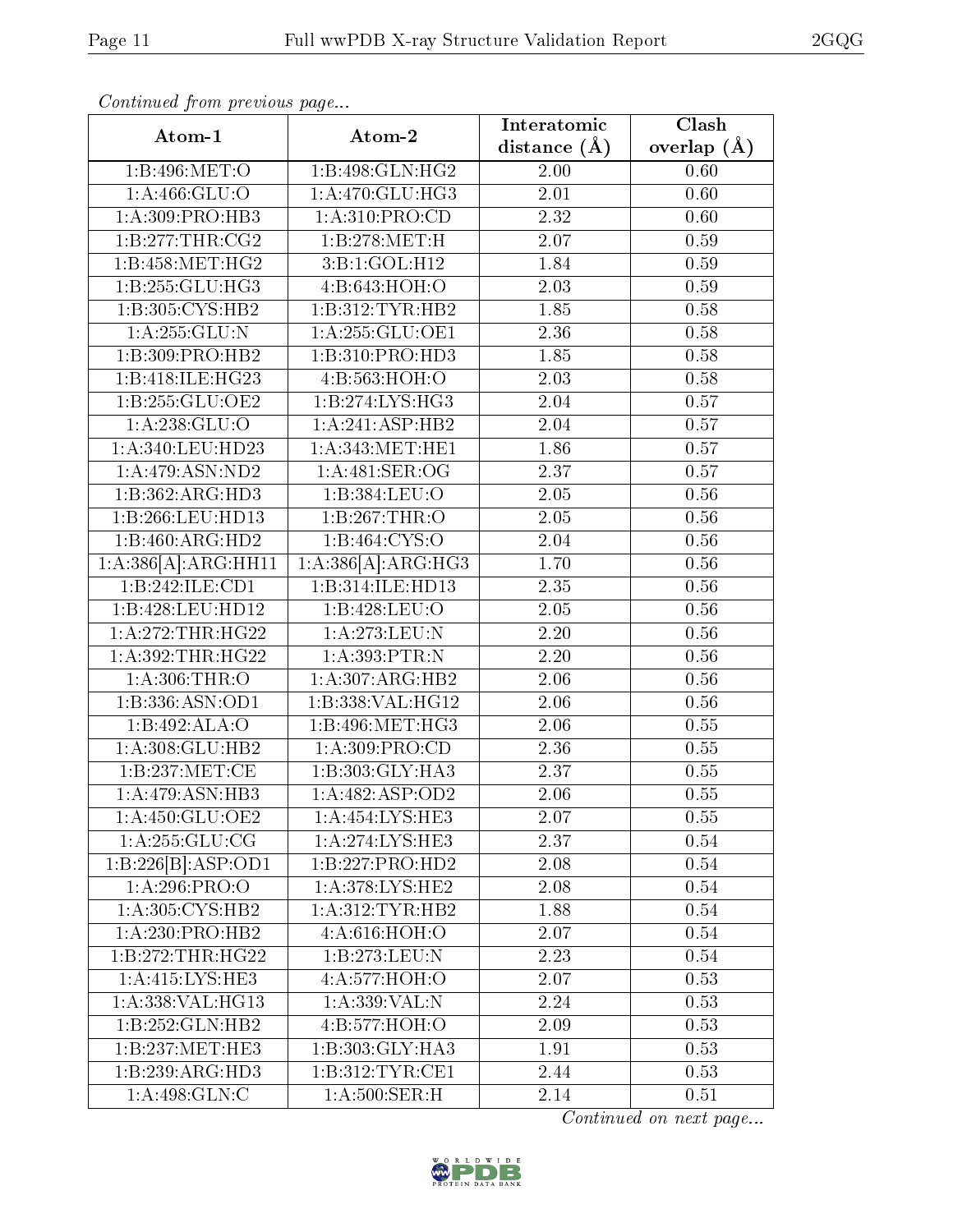| Continued from previous page |                     | Interatomic       | Clash           |
|------------------------------|---------------------|-------------------|-----------------|
| Atom-1                       | Atom-2              | distance $(\AA)$  | overlap $(\AA)$ |
| 1: A:306:THR:HA              | 1: A:311: PHE:CD1   | 2.46              | 0.51            |
| 1:B:224:ALA:HB3              | 4: B:639:HOH:O      | $\overline{2.10}$ | 0.51            |
| 1: B: 450: GLU:O             | 1: B: 454: LYS: HG2 | 2.11              | 0.51            |
| 1:B:242:ILE:HD12             | 1:B:314:ILE:HD13    | 1.92              | 0.51            |
| $1:B:247:LYS:H\overline{B3}$ | 1: B: 257: TYR: CE2 | 2.45              | 0.51            |
| 1:B:239:ARG:HH12             | 1:B:308:GLU:HG2     | 1.76              | 0.51            |
| 1: A:255: GLU:HG2            | 1:A:274:LYS:HE3     | 1.93              | 0.50            |
| 1:B:380:ALA:HB1              | 2:B:502:1N1:C10     | 2.39              | 0.50            |
| 1:B:434:THR:HG22             | 1:B:461:PRO:HB3     | 1.93              | 0.50            |
| 1:B:275:GLU:HA               | 1:B:275:GLU:OE1     | 2.11              | 0.50            |
| 1:A:248:LEU:O                | 1:A:249:GLY:O       | 2.29              | 0.49            |
| 1:B:248:LEU:HD21             | 1:B:258:GLU:HB2     | 1.94              | 0.49            |
| 1: A:253: TYR:OH             | 1:A:368:ASN:HA      | 2.12              | 0.49            |
| 1:A:266:LEU:HD13             | 1:A:267:THR:O       | $\overline{2.12}$ | 0.49            |
| 1:B:247:LYS:HA               | 1:B:257:TYR:HA      | 1.95              | 0.49            |
| $1:$ A:306:THR:O             | 1:A:307:ARG:CB      | 2.59              | 0.49            |
| 1:A:376:LEU:HD11             | 1: A:378:LYS:CE     | 2.40              | 0.49            |
| 1:A:429:LEU:HD11             | 1:A:471:LEU:HD22    | 1.94              | 0.49            |
| 1:B:286:GLU:HG2              | 1:B:290:MET:HE1     | $\overline{1.95}$ | 0.48            |
| 1:B:373:GLU:O                | 1:B:376:LEU:HB2     | 2.13              | 0.48            |
| 1:B:244:MET:O                | 1:B:245:LYS:HD3     | 2.14              | 0.48            |
| 1:B:353:TYR:HD2              | 1:B:354:LEU:HD13    | 1.77              | 0.48            |
| 1:B:496:MET:O                | 1:B:498:GLN:N       | 2.46              | 0.48            |
| 1:B:454:LYS:O                | 1:B:455:ASP:HB2     | 2.13              | 0.48            |
| 1:A:295:HIS:CD2              | 1: A:297:ASN:H      | 2.32              | 0.48            |
| 1:B:355:GLU:HA               | 1:B:418:ILE:HD13    | 1.96              | 0.48            |
| 1:A:309:PRO:HB2              | 4:A:602:HOH:O       | 2.14              | 0.48            |
| 1:A:500:SER:HB3              | 4:A:564:HOH:O       | 2.13              | 0.48            |
| 1:A:299:VAL:HG21             | 1:A:380:ALA:HB2     | 1.96              | 0.48            |
| 1:A:362:ARG:HD3              | 1:A:384:LEU:O       | 2.13              | 0.47            |
| 1: A: 385: SER: O            | 1:A:386[A]:ARG:HD2  | 2.13              | 0.47            |
| 1: A: 308: GLU:O             | 1: A:309: PRO:O     | 2.32              | 0.47            |
| 1:B:255:GLU:N                | 1:B:255:GLU:OE1     | 2.48              | 0.47            |
| 1:B:280:VAL:HG12             | 1:B:284:LEU:HD22    | 1.95              | 0.47            |
| 1: B: 466: GLU: O            | 1:B:470:GLU:HG3     | 2.15              | 0.47            |
| 1:A:393:PTR:P                | 1: A:393:PTR:CE1    | 3.03              | 0.47            |
| 1:A:396:HIS:ND1              | 1: A:398: GLY:N     | 2.61              | 0.47            |
| 1:B:347:ILE:HD13             | 1:B:428:LEU:HD21    | 1.96              | 0.46            |
| 1:B:239:ARG:NH2              | 1:B:308:GLU:HG2     | 2.27              | 0.46            |
| 1:B:419:LYS:HG2              | 4: B:561: HOH:O     | 2.14              | 0.46            |
| 1:A:241:ASP:C                | 1:A:242:ILE:HD12    | 2.35              | 0.46            |

Continued from previous page.

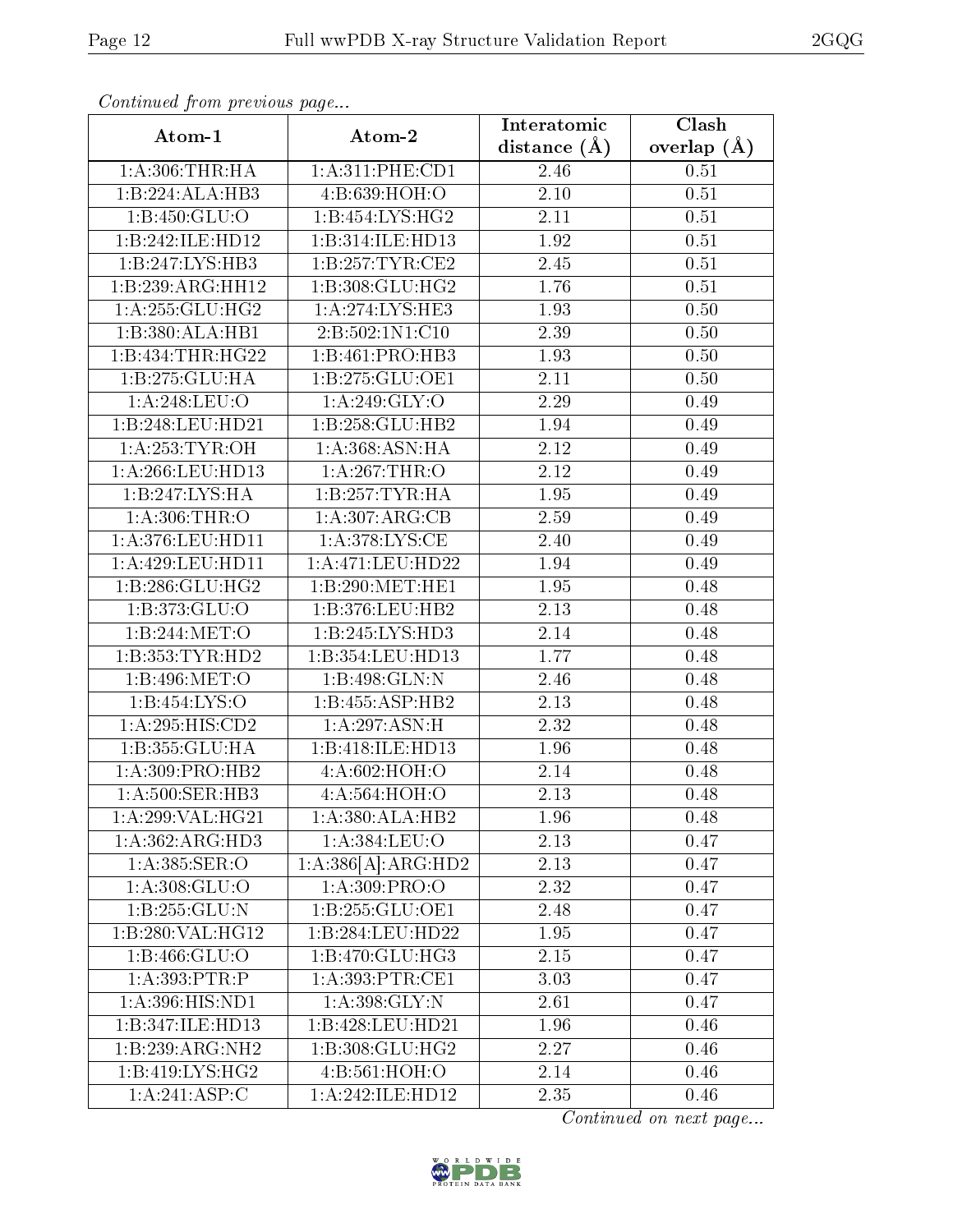|--|

| Continuea from previous page |                     | Interatomic    | Clash           |
|------------------------------|---------------------|----------------|-----------------|
| Atom-1                       | Atom-2              | distance $(A)$ | overlap $(\AA)$ |
| 1: B:406: THR:CG2            | 1:B:410:SER:HB2     | 2.43           | 0.46            |
| 1: B: 305: CYS:O             | 1:B:311:PHE:HA      | 2.16           | 0.46            |
| 1:B:237:MET:HE3              | 1:B:314:ILE:HD12    | 1.98           | 0.46            |
| 1:A:444:ASP:OD2              | 1:A:446:SER:OG      | 2.33           | 0.46            |
| 1: B:277:THR:CG2             | 1:B:278:MET:N       | 2.73           | 0.46            |
| 1: A:309: PRO:               | 1: A:310: PRO: C    | 2.55           | 0.46            |
| 1:A:404:LYS:HE3              | 1:A:445:LEU:CD2     | 2.45           | 0.46            |
| 1:A:454:LYS:O                | 1: A:455: ASP:HB2   | 2.16           | 0.46            |
| 1:B:263:LYS:HE3              | 1:B:264:TYR:CE1     | 2.52           | 0.45            |
| 1:B:465:PRO:HG2              | 1: B:468: VAL: CG2  | 2.46           | 0.45            |
| 1:B:229:SER:HA               | 1:B:230:PRO:HD3     | 1.81           | 0.45            |
| 1: A:277:THR:CG2             | 1: A:278:MET:H      | 2.23           | 0.45            |
| 1:A:238:GLU:OE1              | 1:A:238:GLU:HA      | 2.16           | 0.45            |
| 1:A:309:PRO:HB2              | 1:A:310:PRO:HD2     | 1.93           | 0.45            |
| 1:B:356:LYS:HE3              | 1:B:356:LYS:HB2     | 1.73           | 0.45            |
| 1:B:360:ILE:CD1              | 1:B:362:ARG:HD2     | 2.47           | 0.45            |
| 1:A:404:LYS:HE3              | 1:A:445:LEU:HD21    | 1.99           | 0.44            |
| 1: A:308: GLU:O              | 1: A:311: PHE:CE1   | 2.71           | 0.44            |
| 1:B:238:GLU:O                | 1:B:241:ASP:HB2     | 2.16           | 0.44            |
| 1: A:249: GLY: C             | 1: A:251: GLY: H    | 2.21           | 0.44            |
| 1:B:274:LYS:HB2              | 1: B: 277: THR: CG2 | 2.48           | 0.44            |
| 1:B:239:ARG:NH2              | 1:B:310:PRO:HB2     | 2.33           | 0.44            |
| 1:B:406:THR:HA               | 4:B:572:HOH:O       | 2.18           | 0.43            |
| 2:B:502:1N1:H152             | 4:B:623:HOH:O       | 2.19           | 0.43            |
| 1:A:277:THR:CG2              | 1: A:278:MET:N      | 2.81           | 0.43            |
| 1: B:286: GLU:C              | 1:B:290:MET:HE2     | 2.38           | 0.43            |
| 1:B:350:ALA:O                | 1:B:353:TYR:HB3     | 2.18           | 0.43            |
| 1:B:242:ILE:HD11             | 1:B:314:ILE:HD13    | 2.00           | 0.43            |
| 1:A:376:LEU:HD13             | 1: A:376: LEU: C    | 2.38           | 0.43            |
| 1: A:401:PHE:HZ              | 1: A:414: ASN:OD1   | 2.01           | 0.43            |
| 1: A:347: ILE:HD13           | 1:A:428:LEU:HD21    | 2.00           | 0.42            |
| 1:B:326:TYR:O                | 1:B:330:CYS:HB3     | 2.19           | 0.42            |
| $1:A:362:ARG:\overline{CZ}$  | 1: A:393:PTR:HE2    | 2.49           | 0.42            |
| 1:B:280:VAL:HG13             | 1:B:284:LEU:CD1     | 2.48           | 0.42            |
| 1: A:299: VAL:HG23           | 1:A:379:VAL:O       | 2.20           | 0.42            |
| $1: A:359:$ PHE:CE1          | 1:A:387:LEU:HD13    | 2.54           | 0.42            |
| 1:B:354:LEU:HA               | 1:B:354:LEU:HD12    | 1.88           | 0.42            |
| 1:B:353:TYR:CZ               | 1:B:357:LYS:HD2     | 2.54           | 0.42            |
| 1: A:308: GLU:CB             | 1: A:309: PRO:CD    | 2.97           | 0.41            |
| 1:A:299:VAL:HG11             | 2:A:501:1N1:C10     | 2.50           | 0.41            |
| 1: A: 367: ARG: HG2          | 4:A:552:HOH:O       | 2.19           | 0.41            |

Continued from previous page.

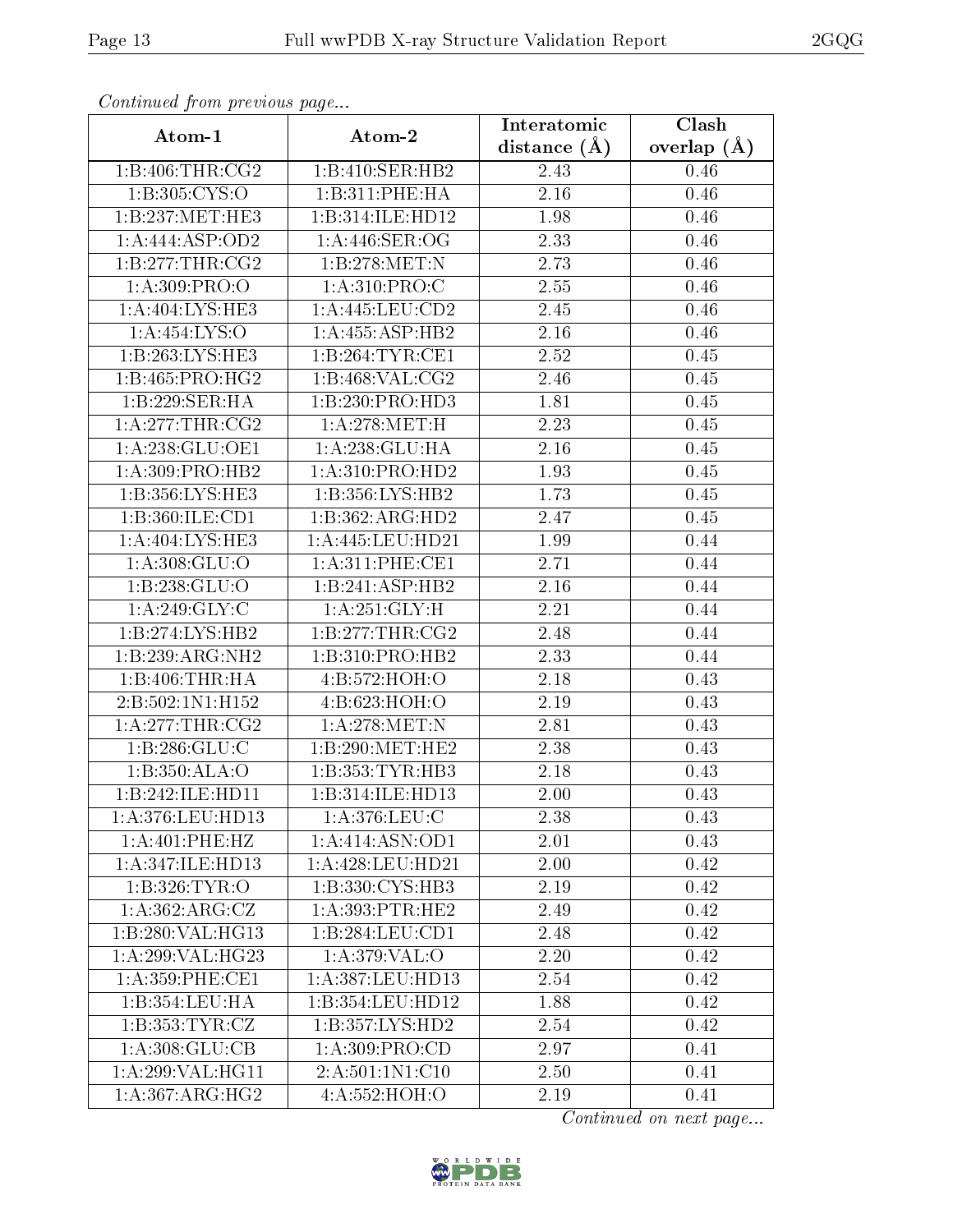| $\boldsymbol{\mathrm{Atom}\text{-}1}$ | Atom-2              | ${\rm Interatomic}$ | Clash         |
|---------------------------------------|---------------------|---------------------|---------------|
|                                       |                     | distance $(A)$      | overlap $(A)$ |
| 1:B:460:ARG:HA                        | 1:B:461:PRO:HD3     | 1.93                | 0.41          |
| 1: A: 434: THR:O                      | 1: A: 435: TYR: HB2 | 2.20                | 0.41          |
| 1:A:239:ARG:HE                        | 1: A:308: GLU:CD    | 2.24                | 0.41          |
| 1:B:223:GLY:O                         | 1:B:229:SER:HB2     | 2.20                | 0.41          |
| 1: B: 396: HIS: O                     | 1:B:398:GLY:N       | 2.54                | 0.41          |
| 1: A:237: MET:HE3                     | 1: A:303: GLY:HA3   | 2.02                | 0.41          |
| 1: A:278: MET:HE3                     | 1:A:283:PHE:HB2     | 2.03                | 0.41          |
| 1:B:467:LYS:HD2                       | 1: B: 467: LYS: O   | 2.21                | 0.41          |
| 1: A: 336: ASN:O                      | 1: A:340:LEU:HG     | 2.20                | 0.40          |
| 1:A:322:ASN:HA                        | 1: A:370: LEU: HD23 | 2.02                | 0.40          |
| 1: A:494: GLU:O                       | 1:A:498:GLN:HG2     | 2.22                | 0.40          |
| 1:B:459:GLU:HB2                       | 4:8:600:HOH:O       | 2.21                | 0.40          |
| 1: A:345:THR:OG1                      | 1:A:493:PHE:HB3     | 2.21                | 0.40          |
| 1:B:490:HIS:CE1                       | 1: B:494: GLU:OE2   | 2.75                | 0.40          |

Continued from previous page...

There are no symmetry-related clashes.

### 5.3 Torsion angles (i)

#### 5.3.1 Protein backbone  $(i)$

In the following table, the Percentiles column shows the percent Ramachandran outliers of the chain as a percentile score with respect to all X-ray entries followed by that with respect to entries of similar resolution.

The Analysed column shows the number of residues for which the backbone conformation was analysed, and the total number of residues.

| $\text{Mol} \perp$ | Chain | Analysed                      | Favoured | Allowed   Outliers |           | Percentiles               |
|--------------------|-------|-------------------------------|----------|--------------------|-----------|---------------------------|
|                    |       | $276/278$ (99\%)   252 (91\%) |          | 14 $(5%)$          | $10(4\%)$ | $3$ $3$                   |
|                    |       | $275/278$ (99\%)   255 (93\%) |          | $13(5\%)$          | $7(2\%)$  | $\sqrt{6}$<br>$\boxed{5}$ |
| All                | All   | $551/556$ (99\%)   507 (92\%) |          | 27(5%)             | $17(3\%)$ | $\sqrt{3}$<br>$\sqrt{4}$  |

All (17) Ramachandran outliers are listed below:

| Mol | Chain | Res | Type |
|-----|-------|-----|------|
|     |       | 249 | GLY  |
|     |       | 275 | GLU  |
|     |       | 277 | THR. |
|     |       | 309 | PRO  |

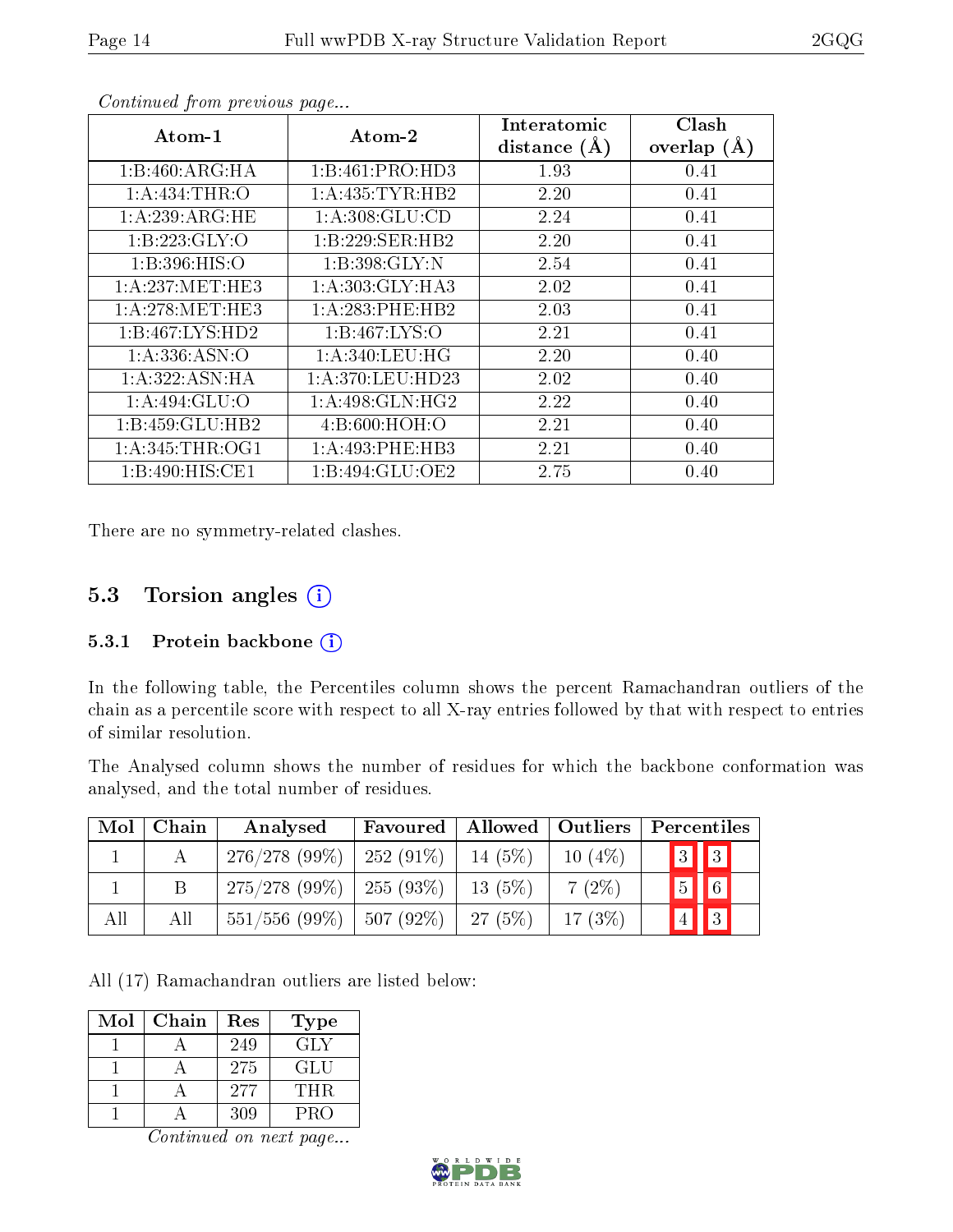| Mol          | Chain            | Res | <b>Type</b>       |
|--------------|------------------|-----|-------------------|
| $\mathbf{1}$ | А                | 310 | PRO               |
| $\mathbf{1}$ | B                | 249 | <b>GLY</b>        |
| $\mathbf 1$  | A                | 307 | $\rm{ARG}$        |
| $\mathbf{1}$ | $\boldsymbol{A}$ | 398 | <b>GLY</b>        |
| 1            | B                | 309 | PRO               |
| $\mathbf{1}$ | B                | 497 | PHE               |
| $\mathbf 1$  | $\overline{A}$   | 399 | ALA               |
| $\mathbf{1}$ | B                | 276 | $\overline{A}$ SP |
| $\mathbf{1}$ | B                | 277 | THR               |
| 1            | B                | 263 | <b>LYS</b>        |
| 1            | B                | 397 | ALA               |
| $\mathbf{1}$ | А                | 402 | PRO               |
| 1            | А                | 250 | GLY               |

Continued from previous page...

#### 5.3.2 Protein sidechains (i)

In the following table, the Percentiles column shows the percent sidechain outliers of the chain as a percentile score with respect to all X-ray entries followed by that with respect to entries of similar resolution.

The Analysed column shows the number of residues for which the sidechain conformation was analysed, and the total number of residues.

| Mol | Chain | Analysed          | Rotameric   Outliers |           | Percentiles |    |
|-----|-------|-------------------|----------------------|-----------|-------------|----|
|     |       | $242/241(100\%)$  | $232(96\%)$          | $10(4\%)$ | 30          | 48 |
|     | B     | $241/241(100\%)$  | 233 $(97%)$          | $8(3\%)$  | 38          | 57 |
| All | All   | $483/482$ (100\%) | 465 $(96\%)$         | $18(4\%)$ | -34         | 53 |

All (18) residues with a non-rotameric sidechain are listed below:

| Mol | Chain | Res | <b>Type</b> |
|-----|-------|-----|-------------|
| 1   | А     | 238 | GLU         |
| 1   | A     | 255 | GLU         |
| 1   | A     | 263 | LYS         |
| 1   | A     | 284 | LEU         |
| 1   | A     | 309 | PRO         |
| 1   | A     | 310 | PRO         |
| 1   | A     | 354 | LEU         |
| 1   | A     | 384 | LEU         |
| 1   | А     | 401 | $\rm PHE$   |
|     |       | 499 | GLU         |

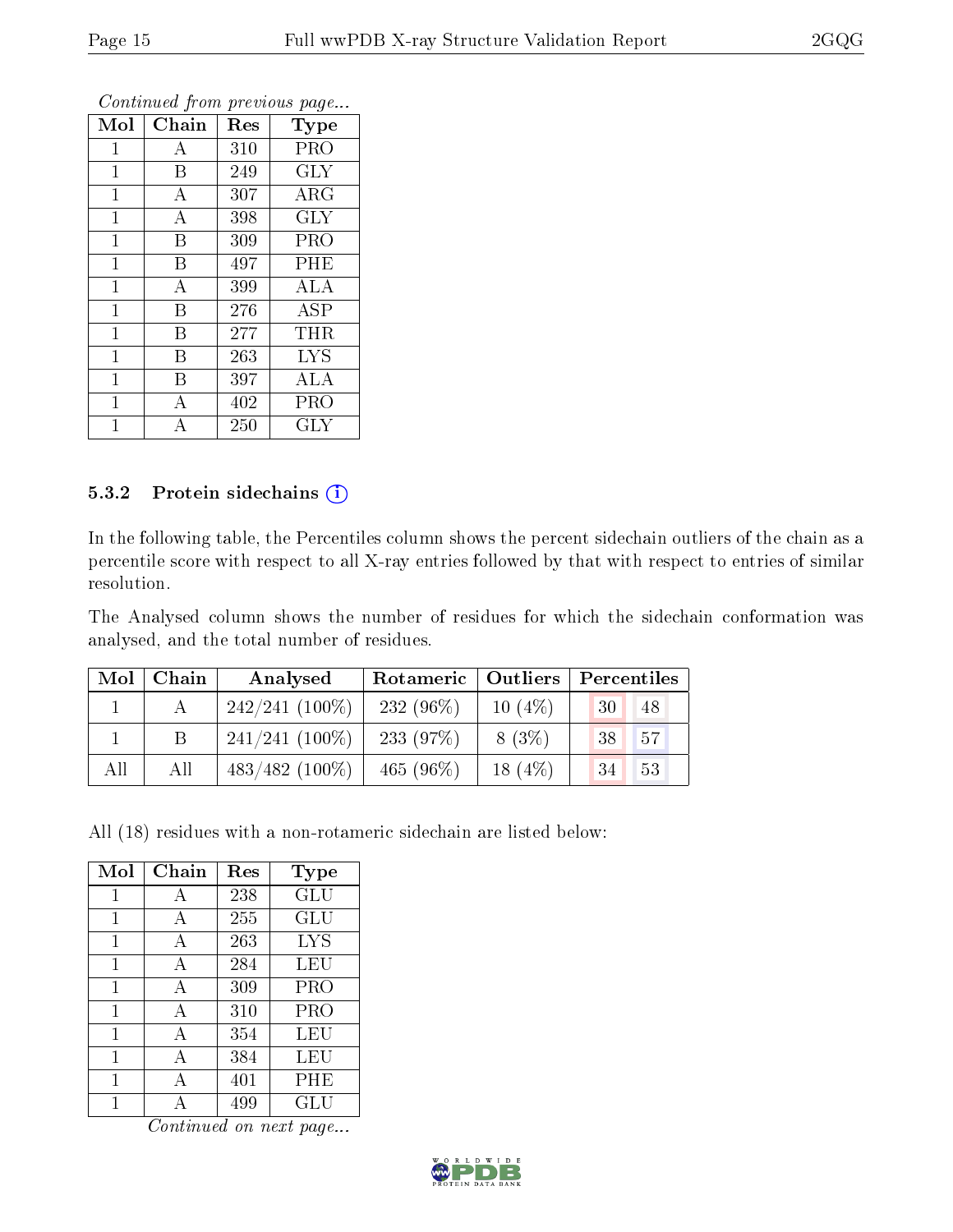|     |       |     | Continued from previous page |
|-----|-------|-----|------------------------------|
| Mol | Chain | Res | <b>Type</b>                  |
|     | R     | 241 | <b>ASP</b>                   |
|     | В     | 255 | <b>GLU</b>                   |
|     | В     | 308 | <b>GLU</b>                   |
|     | B     | 309 | <b>PRO</b>                   |
|     | В     | 354 | LEU                          |
|     |       | 376 | LEU                          |

1 B 384 LEU 1 B 450 GLU

Continued from previous page

Some sidechains can be flipped to improve hydrogen bonding and reduce clashes. All (6) such sidechains are listed below:

| Mol | Chain | Res | <b>Type</b> |
|-----|-------|-----|-------------|
|     |       | 295 | <b>HIS</b>  |
|     |       | 358 | <b>ASN</b>  |
|     |       | 479 | <b>ASN</b>  |
|     |       | 491 | <b>GLN</b>  |
|     |       | 295 | HIS         |
|     |       | 297 | <b>ASN</b>  |

#### 5.3.3 RNA  $(i)$

There are no RNA molecules in this entry.

### 5.4 Non-standard residues in protein, DNA, RNA chains (i)

2 non-standard protein/DNA/RNA residues are modelled in this entry.

In the following table, the Counts columns list the number of bonds (or angles) for which Mogul statistics could be retrieved, the number of bonds (or angles) that are observed in the model and the number of bonds (or angles) that are defined in the Chemical Component Dictionary. The Link column lists molecule types, if any, to which the group is linked. The Z score for a bond length (or angle) is the number of standard deviations the observed value is removed from the expected value. A bond length (or angle) with  $|Z| > 2$  is considered an outlier worth inspection. RMSZ is the root-mean-square of all Z scores of the bond lengths (or angles).

| Mol |                           |  |     | Link    | Bond lengths |         |        | Bond angles |      |  |
|-----|---------------------------|--|-----|---------|--------------|---------|--------|-------------|------|--|
|     | $ $ Chain $ $ Res<br>Type |  |     | Counts: | RMSZ         | Z <br># | Counts | RMSZ        | H Z  |  |
|     | <b>PTR</b>                |  | 393 |         | 10,11,17     | 0.44    |        | 10.13.24    | 0.67 |  |
|     | <b>PTR</b>                |  | 393 |         | 1,12,        | 0.46    |        | 12,15,24    | 0.52 |  |

In the following table, the Chirals column lists the number of chiral outliers, the number of chiral

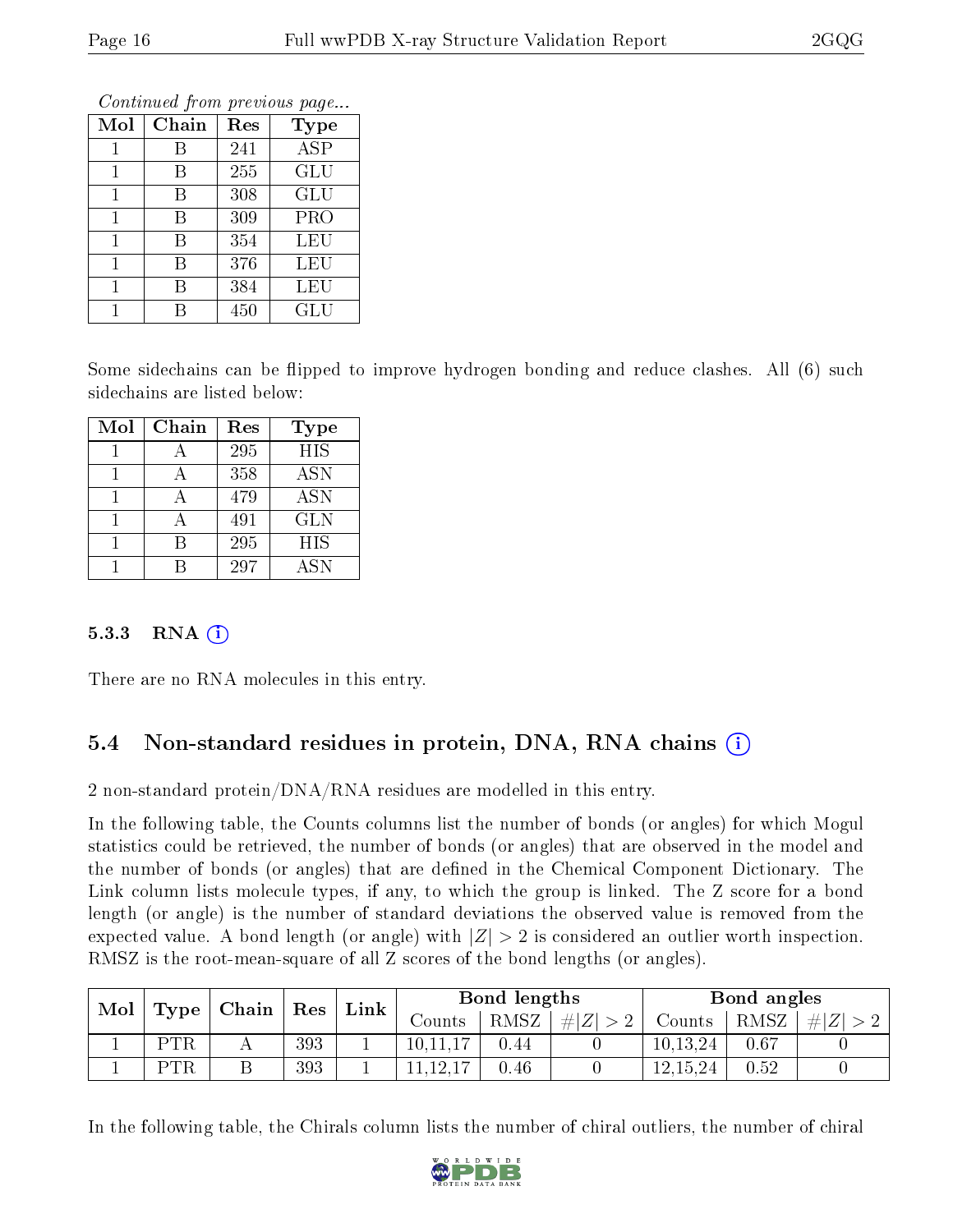centers analysed, the number of these observed in the model and the number defined in the Chemical Component Dictionary. Similar counts are reported in the Torsion and Rings columns. '-' means no outliers of that kind were identified.

|  |     |  | Mol   Type   Chain   Res   Link   Chirals   Torsions   Rings |  |
|--|-----|--|--------------------------------------------------------------|--|
|  | 393 |  | $0/5/6/13$   $0/1/1/1$                                       |  |
|  | 393 |  | $0/5/6/13$   $0/1/1/1$                                       |  |

There are no bond length outliers.

There are no bond angle outliers.

There are no chirality outliers.

There are no torsion outliers.

There are no ring outliers.

1 monomer is involved in 4 short contacts:

|  |           | Mol   Chain   Res   Type   Clashes   Symm-Clashes |
|--|-----------|---------------------------------------------------|
|  | $393$ PTR |                                                   |

#### 5.5 Carbohydrates  $(i)$

There are no carbohydrates in this entry.

### 5.6 Ligand geometry  $(i)$

3 ligands are modelled in this entry.

In the following table, the Counts columns list the number of bonds (or angles) for which Mogul statistics could be retrieved, the number of bonds (or angles) that are observed in the model and the number of bonds (or angles) that are defined in the Chemical Component Dictionary. The Link column lists molecule types, if any, to which the group is linked. The Z score for a bond length (or angle) is the number of standard deviations the observed value is removed from the expected value. A bond length (or angle) with  $|Z| > 2$  is considered an outlier worth inspection. RMSZ is the root-mean-square of all Z scores of the bond lengths (or angles).

| Mol<br>Type | ∟Chain∣ | $\operatorname{Res}$ | Link |  | Bond lengths |             | Bond angles |          |      |               |
|-------------|---------|----------------------|------|--|--------------|-------------|-------------|----------|------|---------------|
|             |         |                      |      |  | Counts       | <b>RMSZ</b> | # $ Z  > 2$ | Counts   | RMSZ | # Z <br>$> 2$ |
| ച<br>↵      | 1N1     |                      | 502  |  | 32,36,36     | 2.04        | (12%)       | 40,50,50 | 1.87 | $8(20\%)$     |
| റ<br>∠      | 1N 1    |                      | 501  |  | 32,36,36     | 1.85        | 5(15%)      | 40,50,50 | 1.52 | $(10\%)$      |
| ച<br>Ő      | GOL     |                      |      |  | 5,5,5        | 0.38        |             | 5,5,5    | 0.53 |               |

In the following table, the Chirals column lists the number of chiral outliers, the number of chiral centers analysed, the number of these observed in the model and the number defined in the

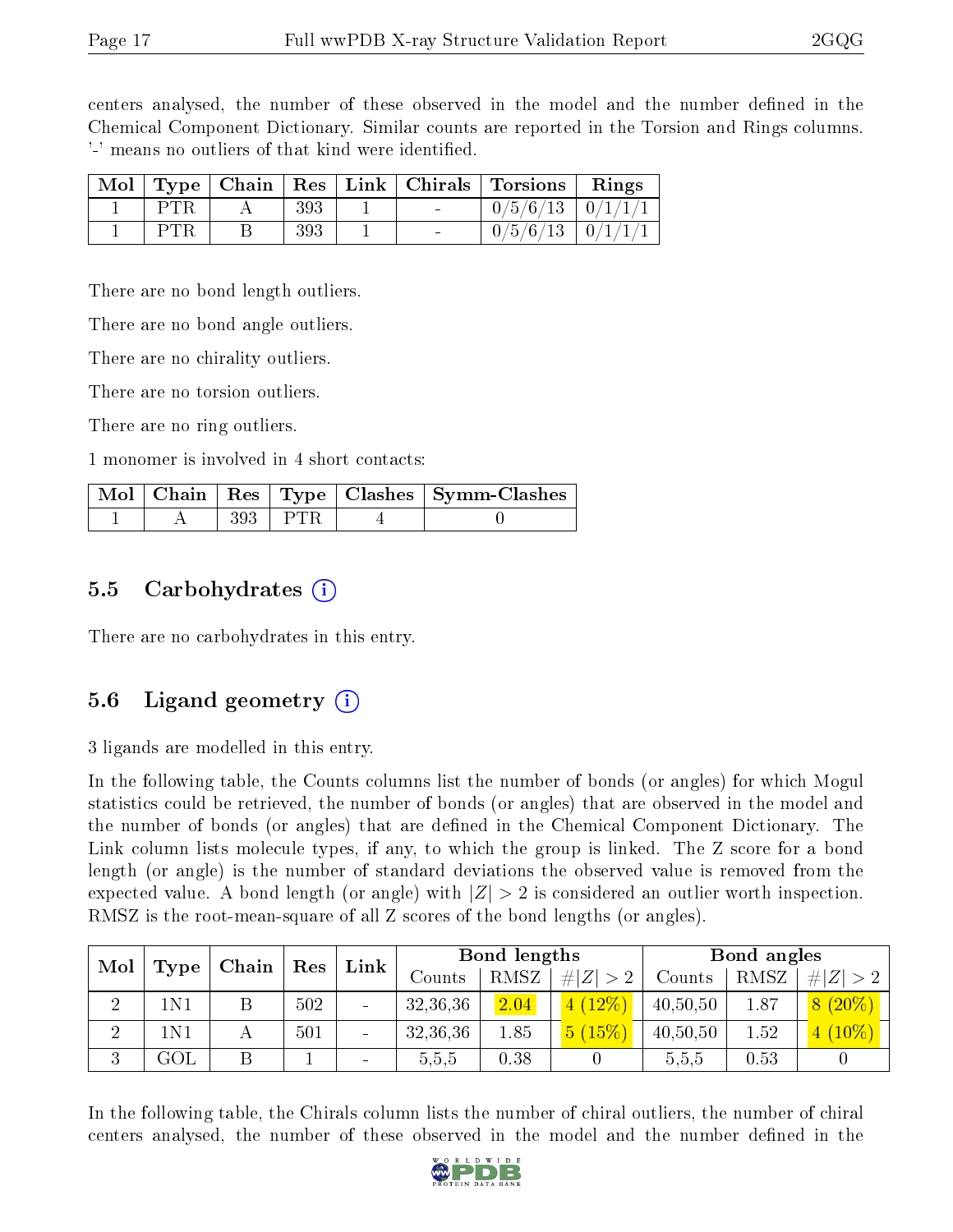| Mol | $\Gamma$ Type $^+$ |     |                          | $\mid$ Chain $\mid$ Res $\mid$ Link $\mid$ Chirals | Torsions                       | Rings |
|-----|--------------------|-----|--------------------------|----------------------------------------------------|--------------------------------|-------|
|     |                    | 502 | $\overline{\phantom{a}}$ | $\sim$ 100 $\mu$                                   | $^{\prime}29$<br>$^{\prime}29$ |       |
|     |                    | 501 | $\overline{\phantom{a}}$ |                                                    | 29<br>'29<br>13                |       |
|     |                    |     | $\overline{\phantom{a}}$ |                                                    |                                |       |

Chemical Component Dictionary. Similar counts are reported in the Torsion and Rings columns. '-' means no outliers of that kind were identified.

All (9) bond length outliers are listed below:

| Mol            | Chain | Res | <b>Type</b> | Atoms    | Z       | Observed $(A)$ | Ideal(A) |
|----------------|-------|-----|-------------|----------|---------|----------------|----------|
| $\overline{2}$ | Β     | 502 | 1N1         | $C1-N1$  | 9.09    | 1.49           | 1.36     |
| 2              | А     | 501 | 1N1         | $C1-N1$  | 7.56    | 1.47           | 1.36     |
| $\overline{2}$ | В     | 502 | 1N1         | $C4-N2$  | $-3.96$ | 1.35           | 1.43     |
| $\overline{2}$ | А     | 501 | 1N1         | $C4-N2$  | $-3.88$ | 1.36           | 1.43     |
| $\overline{2}$ | А     | 501 | 1N1         | $C13-N5$ | 3.86    | 1.45           | 1.37     |
| $\overline{2}$ | В     | 502 | 1N1         | $C13-N5$ | 3.44    | 1.44           | 1.37     |
| $\overline{2}$ | А     | 501 | 1N1         | $C1-C2$  | $-2.40$ | 1.33           | 1.37     |
| $\overline{2}$ | В     | 502 | 1N1         | $C13-N3$ | 2.37    | 1.37           | 1.34     |
| $\overline{2}$ | А     | 501 | 1N1         | $C13-N3$ | 2.27    | 1.37           | 1.34     |

All (12) bond angle outliers are listed below:

| Mol            | Chain | Res | Type | Atoms                               | Z       | Observed $({}^{\circ})$ | $\text{Ideal}({}^o)$ |
|----------------|-------|-----|------|-------------------------------------|---------|-------------------------|----------------------|
| $\overline{2}$ | В     | 502 | 1N1  | $C2-C3-N2$                          | 6.11    | 123.45                  | 113.93               |
| $\overline{2}$ | А     | 501 | 1N1  | $C2-C3-N2$                          | 5.65    | 122.74                  | 113.93               |
| $\overline{2}$ | B     | 502 | 1N1  | C18-N6-C17                          | 4.22    | 118.33                  | 108.83               |
| $\overline{2}$ | B     | 502 | 1N1  | $C19-C18-N6$                        | 3.45    | 117.72                  | 110.64               |
| $\overline{2}$ | B     | 502 | 1N1  | $O$ -C <sub>3</sub> -C <sub>2</sub> | $-3.37$ | 113.73                  | 121.08               |
| $\overline{2}$ | A     | 501 | 1N1  | $O$ -C <sub>3</sub> -C <sub>2</sub> | $-3.37$ | 113.75                  | 121.08               |
| $\overline{2}$ | А     | 501 | 1N1  | $C14-N3-C13$                        | 2.79    | 119.14                  | 116.00               |
| $\overline{2}$ | B     | 502 | 1N1  | $C14-N3-C13$                        | 2.78    | 119.13                  | 116.00               |
| $\overline{2}$ | В     | 502 | 1N1  | $C16-C17-N6$                        | 2.63    | 116.03                  | 110.64               |
| $\overline{2}$ | А     | 501 | 1N1  | C18-N6-C17                          | 2.41    | 114.26                  | 108.83               |
| $\overline{2}$ | B     | 502 | 1N1  | $C15-C14-N3$                        | 2.25    | 120.66                  | 117.15               |
| $\overline{2}$ | В     | 502 | 1N1  | $C9-C4-N2$                          | 2.02    | 122.13                  | 119.00               |

There are no chirality outliers.

All (2) torsion outliers are listed below:

| $Mol$   Chain |     | Res   Type | Atoms         |
|---------------|-----|------------|---------------|
|               | 501 | 1 N 1      | N6-C20-C21-O1 |
|               | 502 | 1 N 1      | N6-C20-C21-O1 |

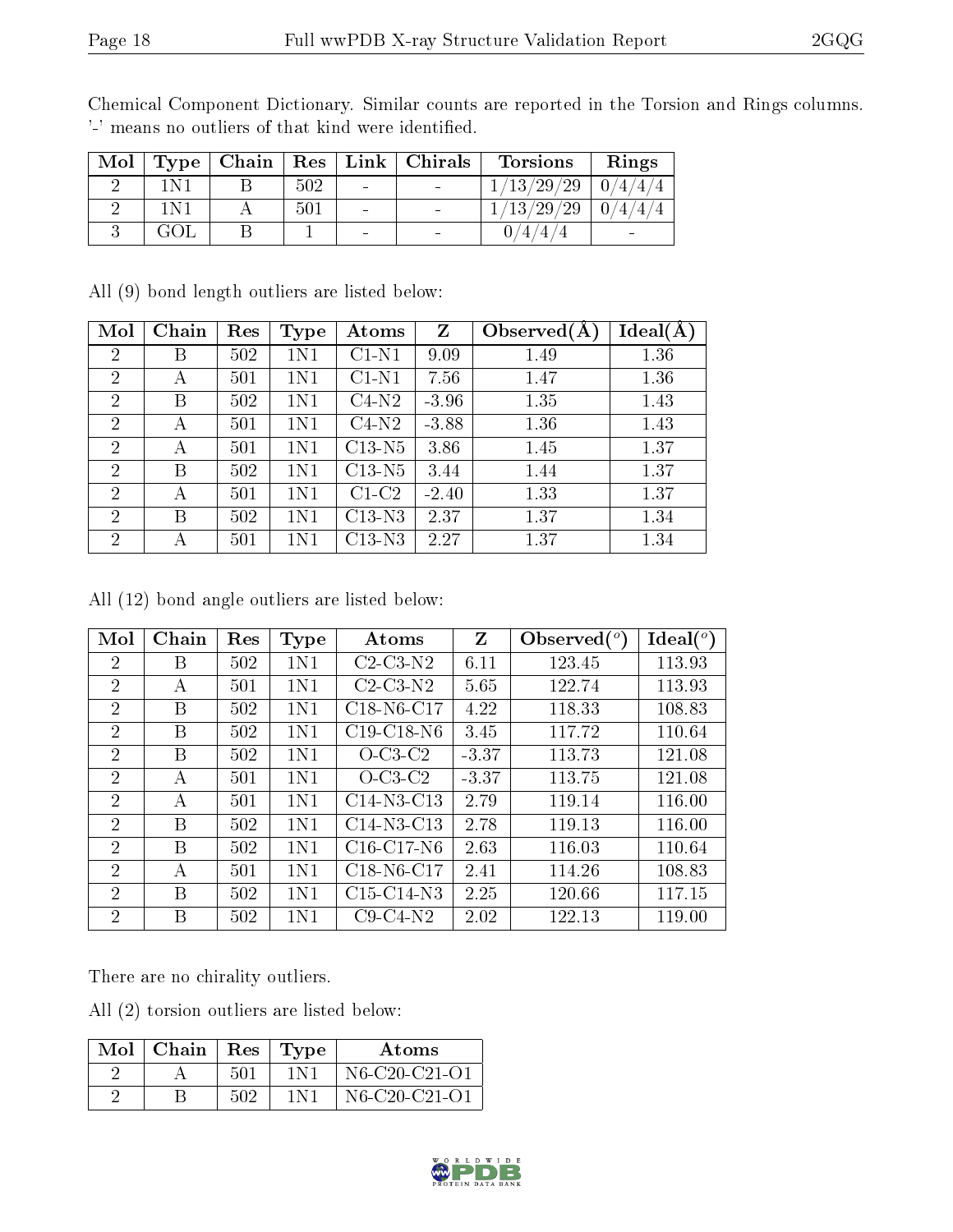There are no ring outliers.

3 monomers are involved in 9 short contacts:

| Mol |     |  | Chain   Res   Type   Clashes   Symm-Clashes |
|-----|-----|--|---------------------------------------------|
|     | 502 |  |                                             |
|     | 50. |  |                                             |
|     |     |  |                                             |

The following is a two-dimensional graphical depiction of Mogul quality analysis of bond lengths, bond angles, torsion angles, and ring geometry for all instances of the Ligand of Interest. In addition, ligands with molecular weight > 250 and outliers as shown on the validation Tables will also be included. For torsion angles, if less then 5% of the Mogul distribution of torsion angles is within 10 degrees of the torsion angle in question, then that torsion angle is considered an outlier. Any bond that is central to one or more torsion angles identified as an outlier by Mogul will be highlighted in the graph. For rings, the root-mean-square deviation (RMSD) between the ring in question and similar rings identified by Mogul is calculated over all ring torsion angles. If the average RMSD is greater than 60 degrees and the minimal RMSD between the ring in question and any Mogul-identified rings is also greater than 60 degrees, then that ring is considered an outlier. The outliers are highlighted in purple. The color gray indicates Mogul did not find sufficient equivalents in the CSD to analyse the geometry.

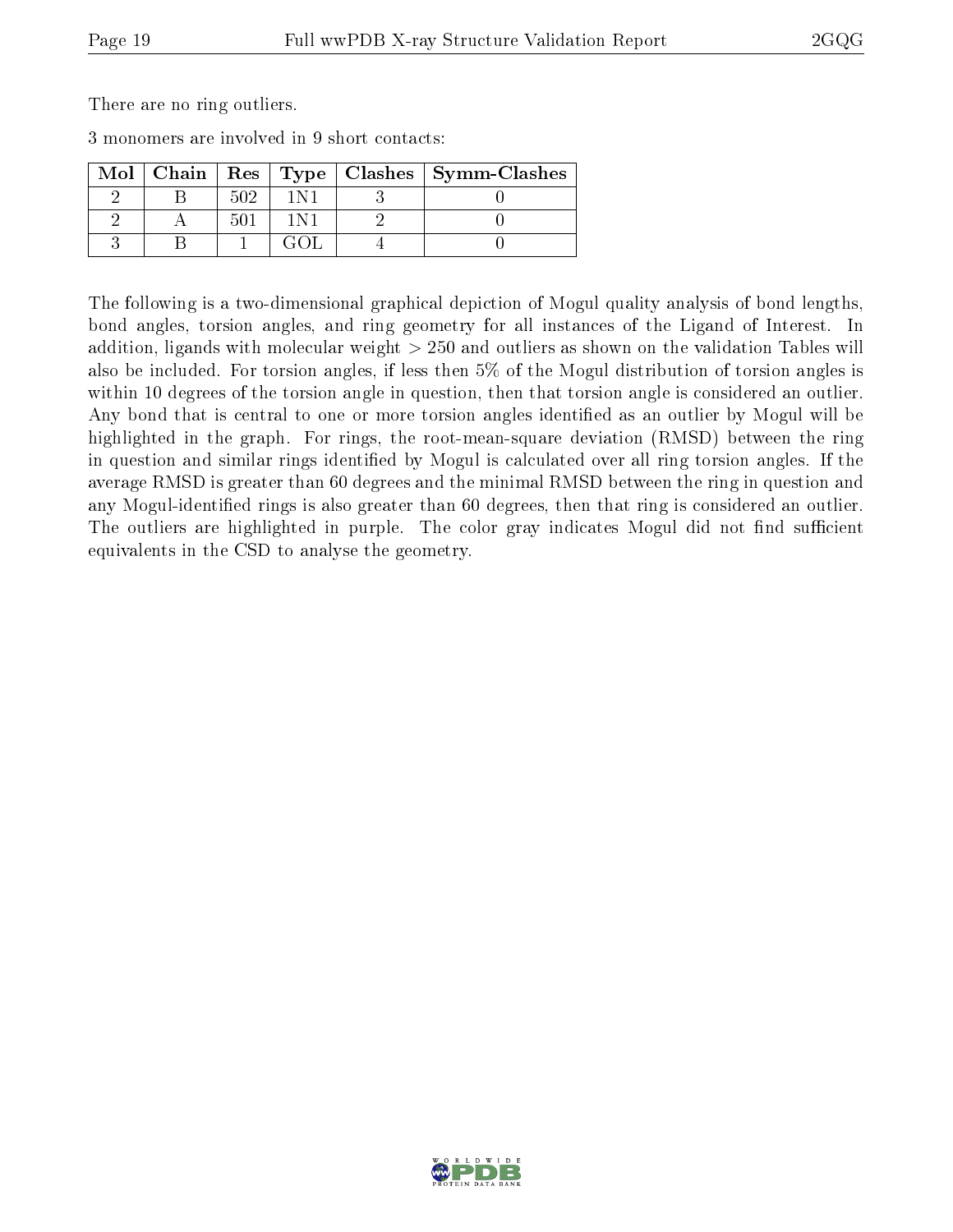

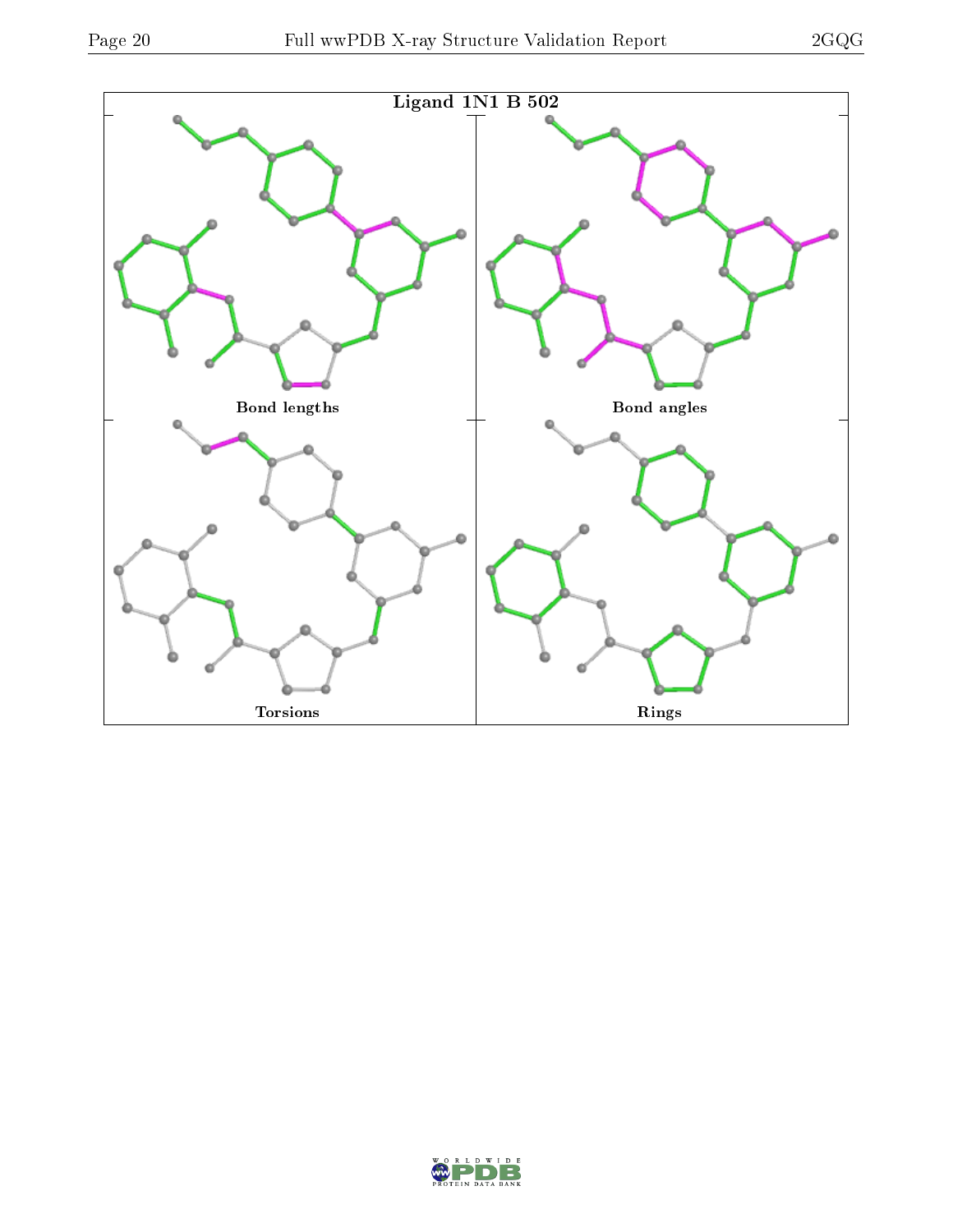

### 5.7 [O](https://www.wwpdb.org/validation/2017/XrayValidationReportHelp#nonstandard_residues_and_ligands)ther polymers (i)

There are no such residues in this entry.

### 5.8 Polymer linkage issues (i)

There are no chain breaks in this entry.

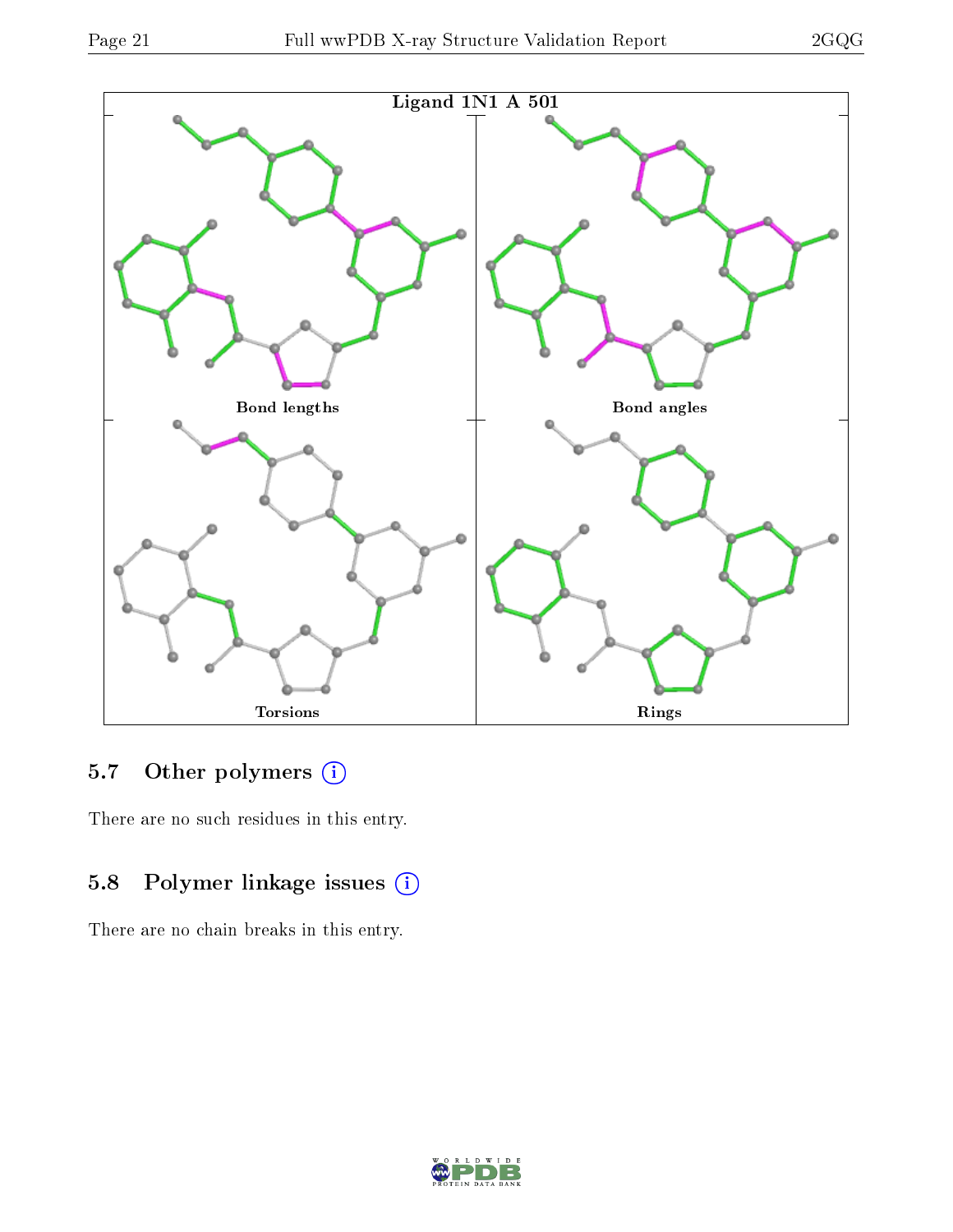## 6 Fit of model and data  $(i)$

### 6.1 Protein, DNA and RNA chains  $(i)$

In the following table, the column labelled  $#RSRZ> 2'$  contains the number (and percentage) of RSRZ outliers, followed by percent RSRZ outliers for the chain as percentile scores relative to all X-ray entries and entries of similar resolution. The OWAB column contains the minimum, median,  $95<sup>th</sup>$  percentile and maximum values of the occupancy-weighted average B-factor per residue. The column labelled ' $Q< 0.9$ ' lists the number of (and percentage) of residues with an average occupancy less than 0.9.

| Mol | Chain | Analysed        | ${ <\hspace{-1.5pt}{\mathrm{RSRZ}} \hspace{-1.5pt}>}$ | # $RSRZ>2$                     | $\sigma$ OWAB( $A^2$ ) | Q <sub>0.9</sub> |
|-----|-------|-----------------|-------------------------------------------------------|--------------------------------|------------------------|------------------|
|     |       | 277/278(99%)    | 0.23                                                  | $16(5\%)$ 23<br><b>22</b>      | 12, 28, 62, 85         |                  |
|     | Β     | 276/278(99%)    | 0.02                                                  | $18(6\%)$ 18 17                | 12, 23, 66, 83         |                  |
| All | All   | $553/556(99\%)$ | 0.13                                                  | 34 $(6%)$<br> 21 <br><b>20</b> | 12, 26, 64, 85         |                  |

All (34) RSRZ outliers are listed below:

| Mol            | Chain                   | Res     | Type                      | $\rm RSRZ$       |
|----------------|-------------------------|---------|---------------------------|------------------|
| $\mathbf{1}$   | Ā                       | 252     | GLN                       | 11.9             |
| $\mathbf{1}$   | $\boldsymbol{A}$        | 251     | <b>GLY</b>                | 10.6             |
| $\overline{1}$ | $\overline{\rm A}$      | 253     | <b>TYR</b>                | 9.7              |
| $\overline{1}$ | $\overline{\rm A}$      | 277     | <b>THR</b>                | 8.4              |
| $\overline{1}$ | $\overline{\mathrm{B}}$ | 277     | <b>THR</b>                | 6.9              |
| $\overline{1}$ | $\boldsymbol{A}$        | 399     | <b>ALA</b>                | 6.7              |
| $\overline{1}$ | $\overline{\mathrm{B}}$ | 252     | <b>GLN</b>                | 6.3              |
| $\overline{1}$ | $\overline{\rm A}$      | 254     | $\overline{\text{GLY}}$   | 5.5              |
| $\overline{1}$ | $\overline{\rm A}$      | 250     | <b>GLY</b>                | $5.4\,$          |
| $\overline{1}$ | $\overline{\mathrm{B}}$ | 309     | $\overline{\text{PRO}}$   | $\overline{4.7}$ |
| $\overline{1}$ | $\overline{\mathrm{B}}$ | 251     | <b>GLY</b>                | $4.\overline{7}$ |
| $\overline{1}$ | $\overline{\mathrm{B}}$ | 253     | <b>TYR</b>                | $4.\overline{5}$ |
| $\overline{1}$ | $\overline{\rm A}$      | 276     | $\overline{\text{ASP}}$   | 4.2              |
| $\mathbf{1}$   | $\overline{\mathrm{B}}$ | 278     | MET                       | 4.2              |
| $\overline{1}$ | $\overline{\rm A}$      | 275     | $\overline{\mathrm{GLU}}$ | 4.2              |
| $\overline{1}$ | $\overline{\rm A}$      | 398     | <b>GLY</b>                | 4.0              |
| $\overline{1}$ | $\overline{\mathrm{B}}$ | 399     | $\overline{\rm ALA}$      | $\overline{3.9}$ |
| $\mathbf{1}$   | $\boldsymbol{B}$        | 250     | <b>GLY</b>                | 3.8              |
| $\overline{1}$ | $\overline{\rm A}$      | 249     | $\overline{\text{GLY}}$   | 3.6              |
| $\overline{1}$ | Β                       | 275     | GLU                       | $\overline{3}.4$ |
| $\overline{1}$ | $\, {\bf B}$            | 398     | <b>GLY</b>                | 3.4              |
| $\overline{1}$ | A                       | 500     | SER                       | 3.1              |
| $\overline{1}$ | $\boldsymbol{B}$        | $249\,$ | <b>GLY</b>                | $3.0\,$          |
| $\overline{1}$ | B                       | 397     | $\overline{\rm ALA}$      | $3.0\,$          |

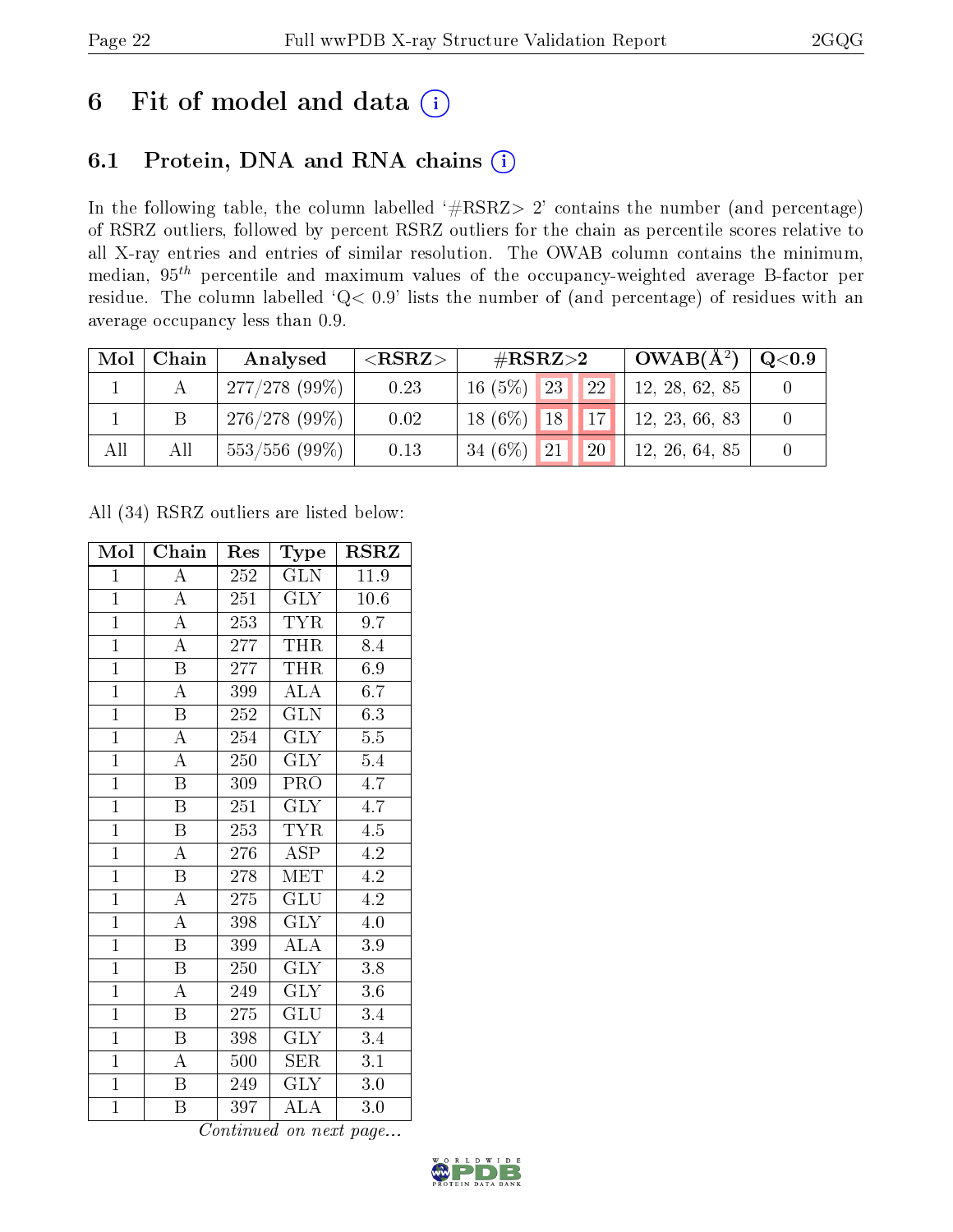| Mol          | Chain | Res | Type       | <b>RSRZ</b> |
|--------------|-------|-----|------------|-------------|
| 1            | В     | 499 | GLU        | 3.0         |
| $\mathbf{1}$ | В     | 246 | <b>HIS</b> | 2.8         |
| 1            | А     | 309 | PRO        | 2.7         |
| 1            | В     | 254 | <b>GLY</b> | 2.6         |
| 1            | В     | 274 | <b>LYS</b> | 2.6         |
| $\mathbf{1}$ | В     | 223 | <b>GLY</b> | 2.5         |
| $\mathbf{1}$ | А     | 274 | <b>LYS</b> | 2.5         |
| 1            | А     | 246 | HIS        | 2.4         |
| $\mathbf{1}$ | А     | 279 | GLU        | 2.4         |
| 1            | В     | 281 | GLU        | 2.3         |

Continued from previous page...

#### 6.2 Non-standard residues in protein, DNA, RNA chains (i)

In the following table, the Atoms column lists the number of modelled atoms in the group and the number defined in the chemical component dictionary. The B-factors column lists the minimum, median,  $95<sup>th</sup>$  percentile and maximum values of B factors of atoms in the group. The column labelled  $Q< 0.9$ ' lists the number of atoms with occupancy less than 0.9.

| $^{\shortmid}$ Mol | $\vert$ Type $\vert$ |     | $\mid$ Chain $\mid$ Res $\mid$ Atoms $\mid$ RSCC $\mid$ |      |      | $\parallel$ RSR $\parallel$ B-factors( $\rm \AA^2)$ $\parallel$ Q<0.9 |  |
|--------------------|----------------------|-----|---------------------------------------------------------|------|------|-----------------------------------------------------------------------|--|
|                    |                      | 393 | 12/17                                                   | 0.88 | 0.21 | 35.41.49.60                                                           |  |
|                    |                      | 393 | 12/17                                                   | 0.95 | 0.13 | 20, 23, 30, 32                                                        |  |

#### 6.3 Carbohydrates (i)

There are no carbohydrates in this entry.

#### $6.4$  Ligands  $(i)$

In the following table, the Atoms column lists the number of modelled atoms in the group and the number defined in the chemical component dictionary. The B-factors column lists the minimum, median,  $95<sup>th</sup>$  percentile and maximum values of B factors of atoms in the group. The column labelled  $Q< 0.9$  lists the number of atoms with occupancy less than 0.9.

| Mol | Type <sup>1</sup> |     | Chain   Res   Atoms | $\bf RSCC$ |      | $\mid$ RSR $\mid$ B-factors( $\rm \AA^2)$ ) | Q <sub>0.9</sub> |
|-----|-------------------|-----|---------------------|------------|------|---------------------------------------------|------------------|
|     | GOL               |     |                     |            | 0.31 | 46, 48, 48, 49                              |                  |
|     | 1 N 1             | 501 | 33/33               | 0.93       | 0.15 | 22, 27, 42, 48                              |                  |
|     | 1 N 1             | 502 | 33/33               | 0.94       | 0.15 | 16,24,33,35                                 |                  |

The following is a graphical depiction of the model fit to experimental electron density of all instances of the Ligand of Interest. In addition, ligands with molecular weight > 250 and outliers as shown on the geometry validation Tables will also be included. Each fit is shown from different

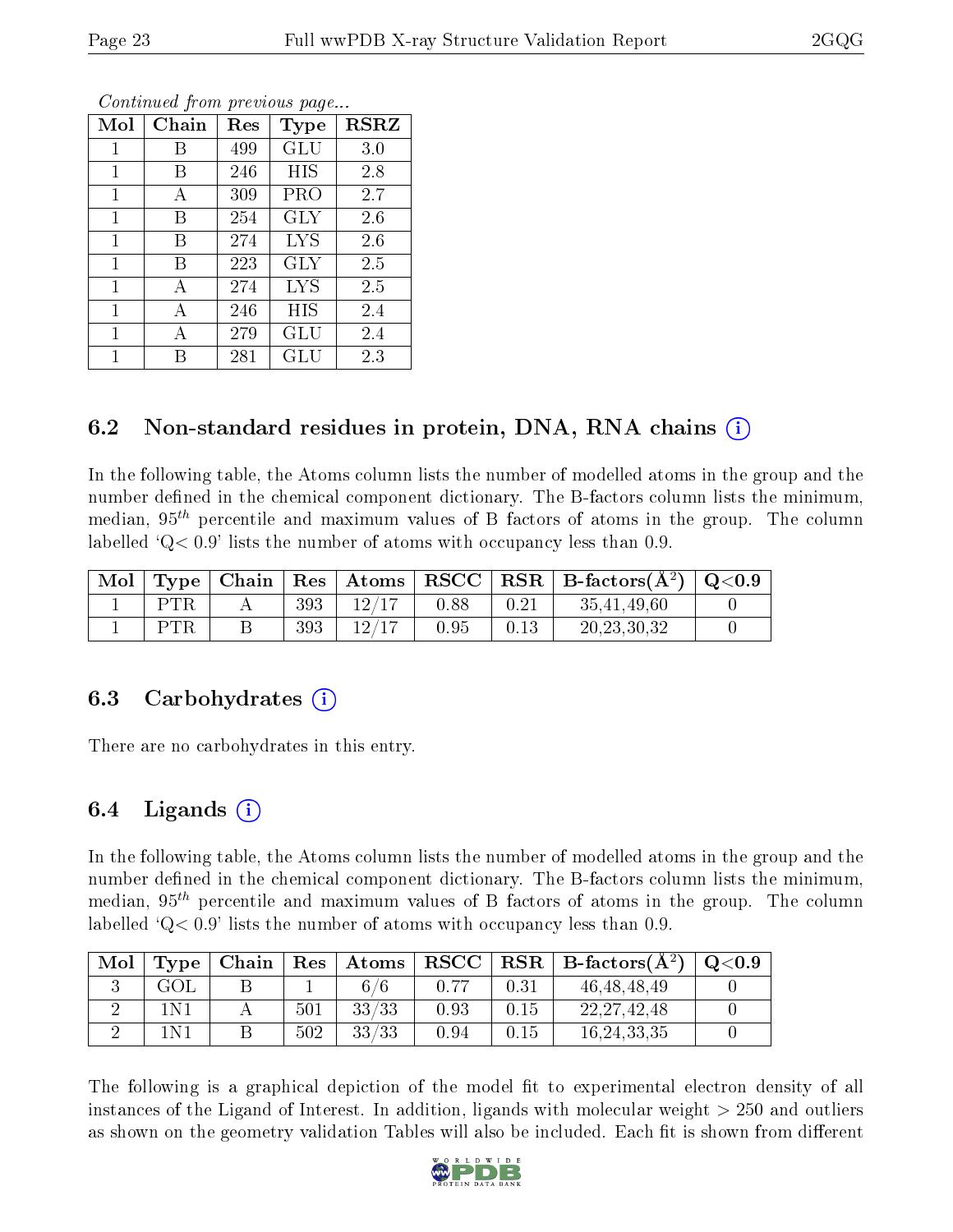orientation to approximate a three-dimensional view.